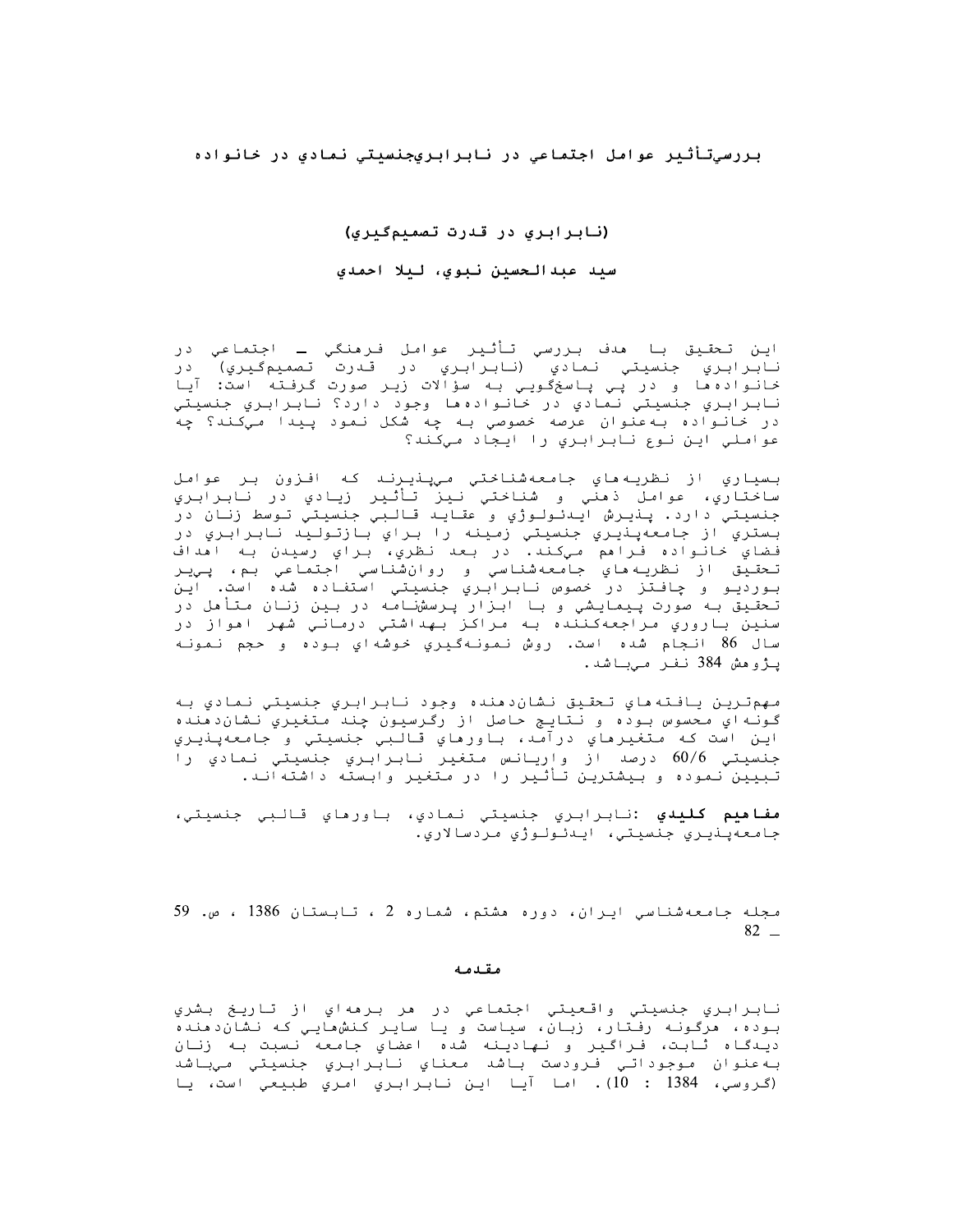اجتماعي و ساخته فرمنگ جوامع بشري؟ اگر اين نابرابري ساخته اجتماع است، چگونه و طي چه فرآيندهايي شکل ميگيرد؟

جامعهشناسان معتقدند، اگر تقسیم کار در سطح کلان یك جامعه جنسیت یافته باشد و کارما براساس جنس افراد تعریف و توزیع شوند، مردان منابعي بيش از زنان كسب ميكنند. اينان معتقىند كه نظام تقسيم كار سنتي مبني بر اختصاص فعاليتهاي خانگي به زنان و فعاليتهاي اقتصادي، اجتماعي و سياسي بيرون از خانه به مردان در خدمت تثبيت قـدرت و تـسلط مـردان بـر زنـان بـوده است. يـکي از عوامل تـداوم تقـسيم كار سنتي جنسيتي وجود و بازتوليد تعاريف جنسيتي تأييدكننده تقسيم كار و نظام نقش هاي جنسيتي است (ترنر، 1999 : 236). تعاريف جنسيتي مجموعهاي از ايىدئولوژي ها، هنجارها و باورهاي قالبي جنسيتي هستند كه بـه مـرور زمـان از طريـق فـرايـنـدهـاي مـستمـر اجـتمـاعي ازجمـلـه جامعهپنيري و ايفاي نقش شکل ميگيرنـد و آنچنان قـوت ميگيرنـد کـه كليه پـذيـرنـدگـانـش آن را امـري طبيعي، دائـمي و لازم قـلمـداد مـِكـنـنـد. برتري اقتصادي و اجتماعي مردان در سطح کلان و پـٺيـرش تـعاريـف جنسيتي تنها در رقابتهاي كلان زن و مرد باقي نمي اند، بلكه به روابط خرد هم سرايت ميكند. پنيرش اين باورها خصوصآ از سوي زنان شرايط ذهني ــ شناختي فـرامم مـيآورد، كـه وضعيت فـرودستي زنـان را در روابط اجتماعي مقبوليت ميبخشد. به اينترتيب، مردان از اين قدرت خود در روابط خانوادگي با همسرانشان استفاده ميکنند. در اين نظام، زنان سعي ميکنند خود را با تقاضاها و نيازهاي همسرانشان وفق دهند و قىدرت تصميمگيري ناچيزي دارند.

از آن جا که خانواده اصليترين واحد اجتماعي است و هر انساني اولين مراحل جامعهینیری را در کانون خانواده یشت سر میگذارد، بنابراین اولين نمونه هاي نابرابري جنسيتي را نيز در خانواده تجربه مي نمايد. روابط پدر و مادر و سهم بري آن ها از سرمايه هاي اقتصادي، اجتماعي، فرهنگي و نمادي تصويري عيني از روابط زن و مرد و تقسيم سرمايـه بـين آنءا در ذهن كـودك ايـجاد مـينـمايـد. اگـر بـهرمـنـدي زن و مرد از امکانات مختلف نابرابر باشد، به مرور این تصویر ذهنی در کودکان شکل ميگيرد که نابرابري جنسيتي امري طبيعي است. از سوي ديگر، اگر باورهاي قالبي جنسيتي از سوي زن خانواده پنيرفته شده باشد، دو پیامد مهم به ممراه خوامد داشت. نخست باعث میشود زن موقعيت فرودست خود و سهمبري نابرابر از امكانات موجود را بپذيرد، دوم مادر که مهمترین کارگزار جامعهپنیري تلقي ميشود اين باورها را بـه نـسلıهاي آتـي مـنتقـل مـيكـند. مر دو پـيامـد فـوق بـاعث استمرار و .<br>بازتولید نابرابرّي در خانواده و بهدنبال آن در جامعه ميشود (گروسي، 1384 : 4).اين تـحقيق در پـي آن است تـا وجود نـابـرابـري جنسيتي نمادي را در خانواده، و تأثير عوامل شناختي ـ فرمنگي و ساختاري را در شکلگيري نابرابري جنسيتي نمادي در خانواده مورد بررسي قرار دهد. اهميت برنامه<code>ري</code>زي جنسيتي در توانمندسازي زنان براي دستيابي به عدالت و كاهش نابرابري است. توانمندسازي زنان در زمينه هاي اقتصادي، اجتماعي، آموزشي و افـزايـش قـدرت تصميمگـيري زنـان در جنبه هاي گوناگون زندگي حرکت به سمت دنياي متعادل و عادلانه را تسریع خواهد نمود.

#### بيشينه نظري

بعضي صاحبنظران اجتماعي منشأ تفاوتهاي روانشناختي بين دو جنس را مسائل و انتظارات اجتماعی و فرمنگی میدانند و معتقد مستند این انتظارات نقشهاي جنسيتي و رفتاري متفاوتي را براي دو جنس به دنبال دارد (براي نمونه: بم، 1974 : 155 ـ 162). بم در چارچوب نظريـه طرحواره جنسيتي به تحول نقشهاي جنسيتي ميپردازد، او استدلال ميکند نقشپنڊيري جنسيتي به واسطه فرآيند يادگيري تدريجي تشکيل و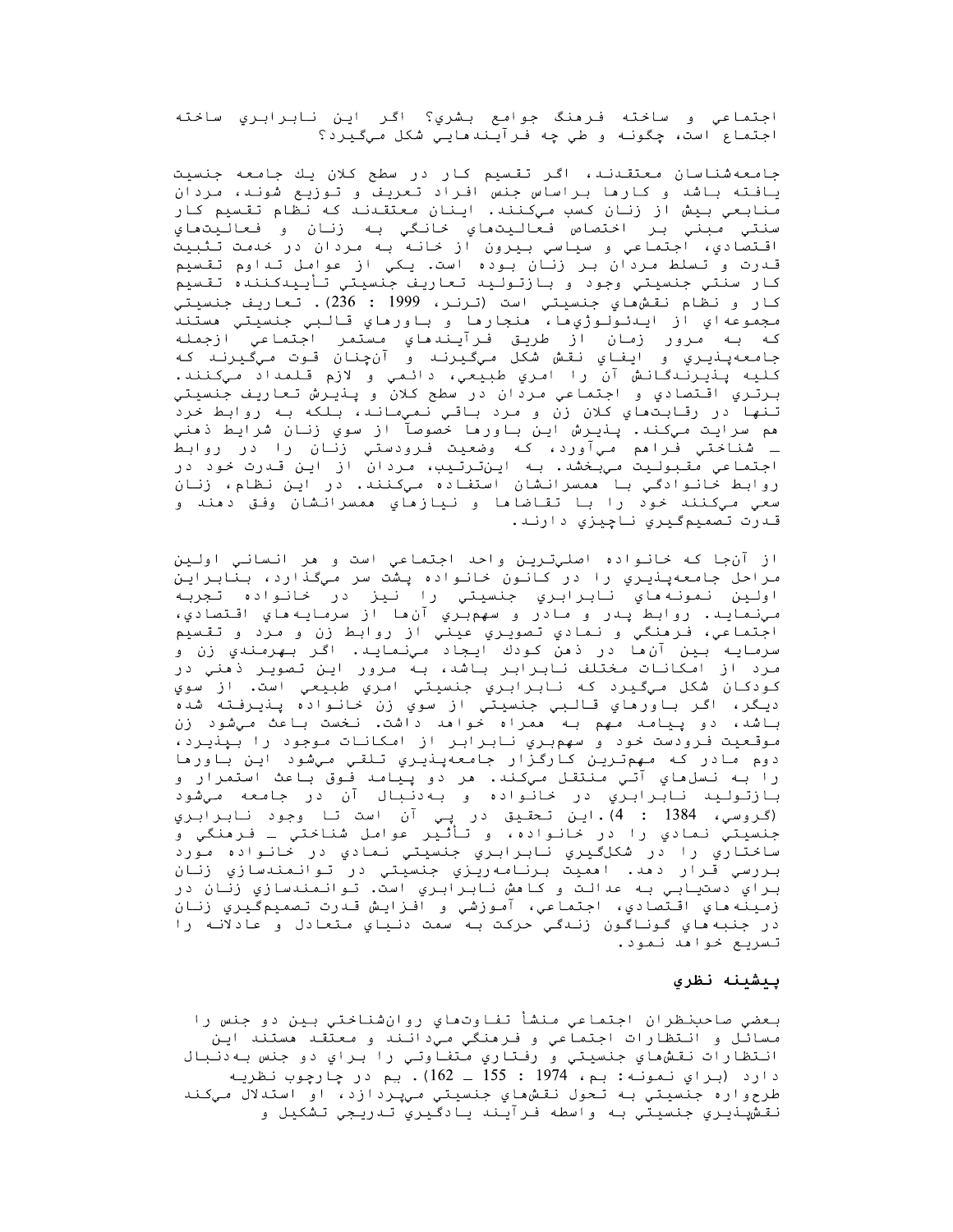طرحواره هاي جنسيتي اتفاق ميافتد. وي نقش مهمي براي فرهنگ در تشكيل طرحواره هاي جنسيتي قائل است (ظهرهوند، 1383 : 102).

مفـهوم طرحواره نـشان‹منده آن است کـه چگونـه مـا بـه انـديـشهورزي و پردازش اطلاعات ميپردازيم. طرح واره يك نوع چارچوب كلي آگاهي است که فـرد نـسبت بـه مـوضوعي دارا مـيباشد. بـه علاوه، ايـن مفـهوم ادراك فرد را سازمان دهي و هدايت ميكند. بم تئوري طرحواره خود را در ارتباط با سنخشناسي جنسيتي به كار گرفته است. او استدلال ميكند كه هر کدام از ما داراي طرحواره جنسيتي و رشتهاي از تداعيِهاي منسوب بـه جنسيت ميباشيم. بـه زبان ديـگر، پـردازش اطلاعات و آگـاهيِهاي مـا براساس اطلاعات دروني ناخودآگاه جنسيتي شخصي ما شكل ميگيرد.

بم معتقد است که نقشپنيري جنسيتي کودکان و تشکيل کليشههاي جنسيتي در افـراد بـه واسطه فـرآيـند يـادگـيري تـدريـجي مـحتواي طرح<code>واره جنسيتي</code> جامعه ميباشد. زيرا تداعيِهاي منسوب به جنسيت در فرهنگ ما چشمگير است. فـرضآ ذهنياتي چون «پسران قـوي و دخـتران ضعيف و خوشگل و...» هستند، در این مقوله جاي میگیرد. به اینترتیب، دختر پنج ساله می داند که مؤنث است و باید این مفهوم را با مؤنث بودن خویش ممسنگ نمايد. بنابراين، بەطور غير ارادي اين دختر خود را با شرايط متعارف و منجارهاي اجتماع سازگار ميكند (مايد، 1380 : 44 ـ 45).

چافتز یکي از مهمترین نظریهپردازان فمینیست است که سعي ميکند تبييني علمي براي قشربندي جنسيتي ارائه نمايد. چافتز به دو نوع نيروي اساسي، كه فشارهاي بنياني و مهم را به كل نظام قشربندي وارد ميکند، اشاره مينمايد. وي معتقد است اين دو نيرو منجر به حفظ يك نظام نابرابر جنسيتي ميگردند. اين دو نيرو عبارتاند از:

- . نيرويھاي اجباري .
- 2 . نيروهاي اختياري .

مرچند چافتز بهطور جداگانه درباره این نیروها بحث میکند، اما حقيقتآ اين نيروها به هم پيوستهاند. با وجود اين، آگاهي از استدلال چافتز در اینجا سودمند مینماید:

### 1 . نيروهاي اجباري نابرابري جنسيتي

چافتز معتقد است که قشربندی نهایتآ به تقسیم کار در جامعه مربوط میشود. اگر این تقسیم کار برحسب جنس باشد، مردان منابع بیشتري از زنان دريافت ميکنند، و اين مزيت منابع مادي به تفاوتھايي در قدرت بين مردان و زنان ميانجامد. هنگاميکه مردان امتيازاتي را در نتيجه اين تقسيم كار كسب ميكنند، احتمال زيادي دارد كه مناصب مهم را که در آن منابع قدرت وجود دارد بر عهده گرفته و حفظ نمایند. مر چه مردان بيشتر اين موقعيتماي كاري بهتر را بهدست ميآورند، قـدرت و نقـششان در دو سطح کلان و خرد نـسبت بـه زنـان بـيشتر مـيشود.

تعاريف اجتماعي جنسيتي در اين مدل چافتز يك پيوند انتقادي بين فـرآيـندهاي اجباري سطح كلان و مياني و فـرآيـندهاي اخـتياري كـه بـيشتر در سطح شخصي و تعميمسازي عمل ميکنند برقـرار ميکند. وي ميان سه نـوع تـعريـف جـنسيـتي تـفـاوت قـايـل شـده است.

ايـدئـولـوژي جنسيتي، يـا ممان اعتقـادات در مـورد تفـاوتماي اصلي و اينئولوژيك ميان زن و مرد. اينئولوژي جنسيتي عبارت است از عقايني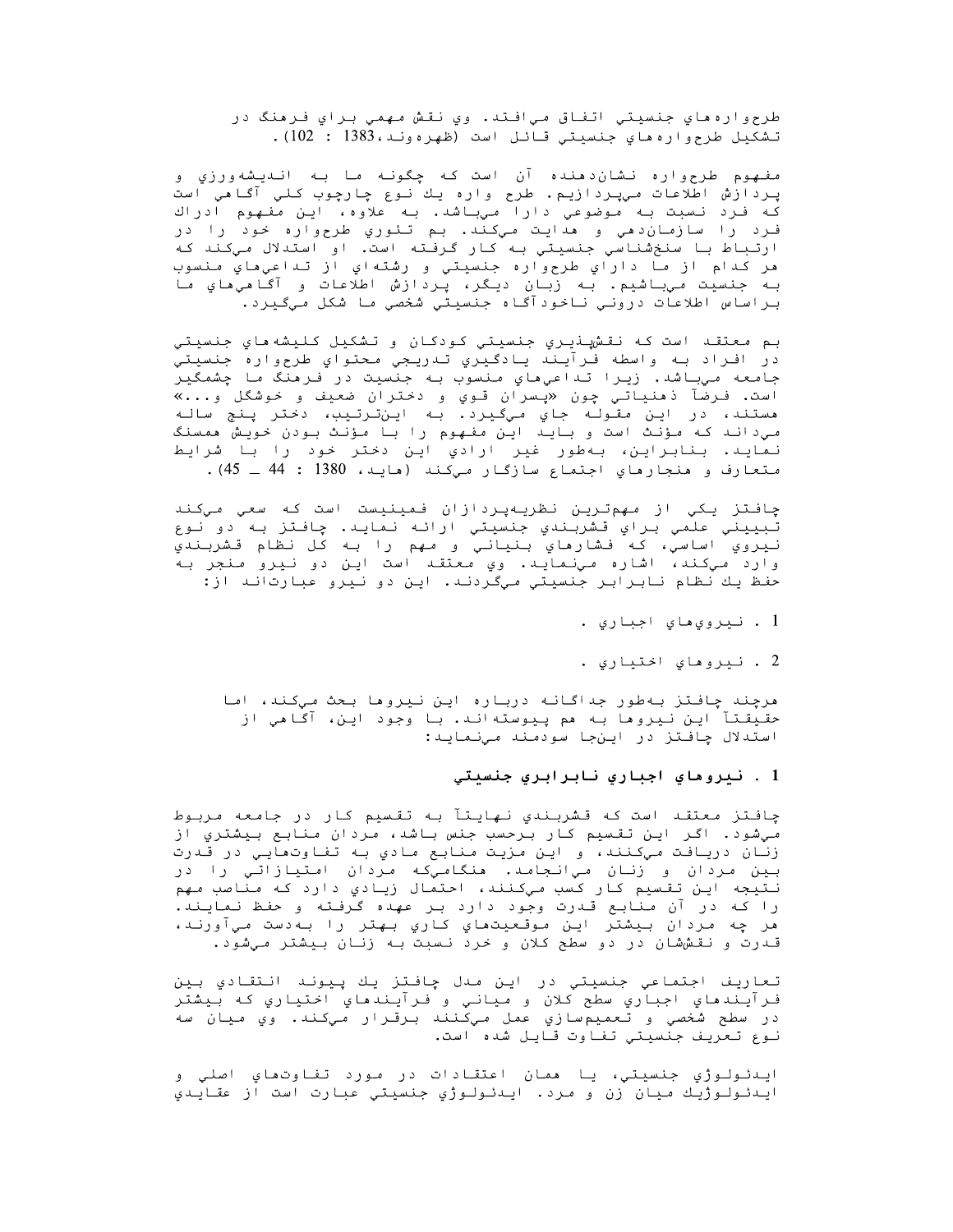درباره تفاوتهاي زيستشناختي زن و مرد كه نابرابري را توجيه مى كىند .

منجار جنسیتی، یا انتظارات در مورد راهمای مناسب برای رفتار مردان و زنان. تصورات قالبي جنسيتي، در برگيرنده باورهايي است که با تأكيد بر تفاوتهاي زنان و مردان در شيوه پاسخگويي به موقعيتهاي مختلف شكل ميگيرد (به نقل از ترنر، 1999 : 238).

از نظر چافتز، بزرگترین سطح ممفکري میان اعضاي یك جمعیت در این تعاريف جنسيتي ميياشد و بيشتر تفاوتهاي جنسيتي توسط افراد در شیوه جنسیشان تصور میشود. قدرت زیاد این تعاریف مم بر سطح بزرگ و هم بر سطح کوچك فرآيندهاي اجتماعي که نابرابري جنسيتي را حفظ ميكنند تأثير ميگذارد. تمام اين فرآيندهاي تعريف شده، توزيع فـرصتها بـراي مـردان و زنـان در تقـسيم كـار، مـوقـعـيـتماي قـدرت و اقـتدار و بـرخوردهاي کوچك بـين مـردان و زنـان در درون و بـيرون از خانـه را مقبول ميسازد. اين نيروهاي مرتبط به نوبت بر آنچه چافتز جنسيتي کردن مـيِنامـد ، فـرآيـندي کـه بـه مـوجب آن مـردان و زنـان، بـهويـژه زنـان، بهطور داوطلبانه موقعيتشان را در نظام قشربندي جنسيتي ميپنيرند تأثیر *میگذ*ارد (*همان: 237).* 

### 2 . نيروهاي اختياري نابرابري جنسيتي (پايههاي داوطلبانه نابرابري جنسيتي)

اغلب، تقسيم كار اقتصادي، توزيع تعهدات در موقعيتهاي نخبگان و تعاريف فرمنگي جامعه سوگيري جنسيتي را آشکار ميسازند. بسيار احتمال دارد كه اعضاي بزرگسال جامعه شاهد تفاوتهاي جنسيتي در فعاليتماي كاري و خانگيشان باشند. در نتيجه، بزرگسالان الگوهاي نقش و عناصر اجتماعي فعال را براي نسل بعدي در رفتارهايشان نشان مي دهند، همچنين انتظارات براي آينده و تعاريف واقعي و متناسب را بهوجود ميآورند. به ميزاني كه اين پذيرش نقش در قشربندي جنسيتي توسط خانواده و ديگر عوامل جامعهپذيري رخ ميدهد، افراد بهطور داوطلبانه به شيوهمايي عمل ميكنند، كه موجب تداوم تقسيم كار برحسب جنسيت و تعاريف فرمنگي مرسوم، در مورد تفاوتهاي بين مردان و زنان ميشود و تفاوتھاي جنسيتي موجود در سطوح مختلف بين مردان و زنان بازتوليد ميشود.

بورديو نابرابري را صرفآ از بعد اقتصادي بررسي نكرده است. وي نخست نابرابري را حاصل تركيب نسبي انواع سرمايه (اقتصادي، اجتماعي، فـرهنگي و نـمادي) در يك ميدان و ميزان سهم هر فـرد در اين تركيب و از مر نوع خاص سرمايه مي داند. دوم، روابط عيني نابرابري را بـه صورت مـنفـعل و جـدا از شناحت عناصر ذهني مـرتـبط بـا ساخـتار ً<br>نـابـرابـر اجـتماعي در نـظر نـميگـيـرد. مفـهوم فـضا مـتضمـن فـهم دنـياي اجتماعي در قالب روابط است. فضاي اجتماعي از ديدگاه بورديو

مجموعهاي ساختار يافته از روابط عيني قدرت تلقي ميگردد، و مالکيت انواع سرمايه اصل اساسي فضاي اجتماعي محسوب ميشود. از نظر بورديو، سرمايه اقتصادي قابل تبديل به پول بوده و در شكل حق مالکیت نهادینه میشود. بوردیو نشان میدهد که چگونه انواع سرمایه قابل دستيابي، مبادله و تغيير شكل به ساير انواع مستند. از نظر بورديو، سرمايه فرمنگي در شکل مدارج تحصيلي نهادينه شده و تحت شرایط خاصی قابل تبدیل به سرمایه اقتصادی میباشد (شارعیور، 1383 :  $. (299$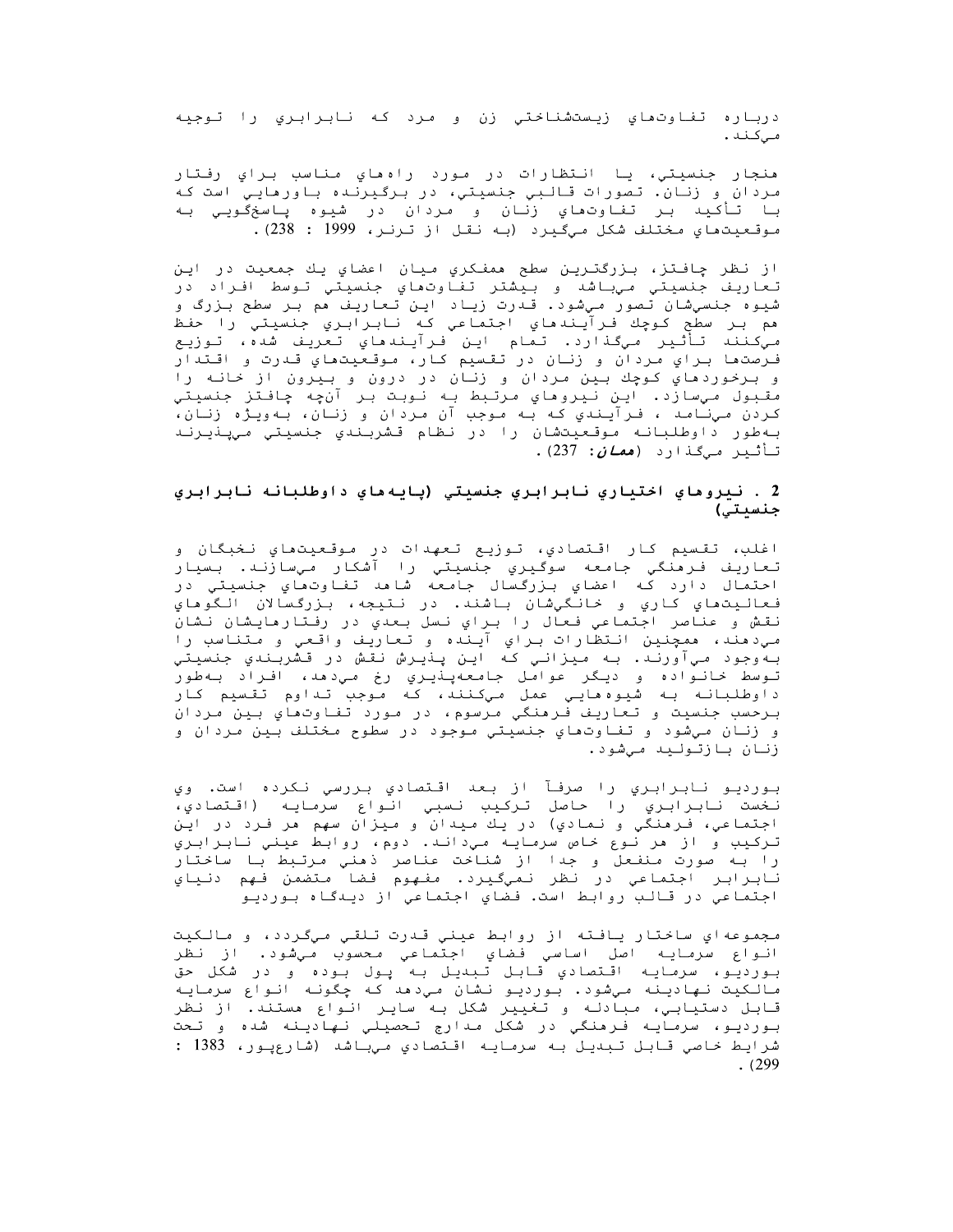نـوع ديـگري از سرمـايـه، از نـظر بـورديـو، سرمـايـه اجـتمـاعي است. بـراساس تعريف بورديو، سرمايه اجتماعي حاصلجمع منابع بالقوه و بالفعلي است كه نتيجه مالكيت شبكه بادوامي از روابط نهادي شده بين افراد، و بـه عبارت سادهتر، عضویت در یـّك كروه است. الّبته ایـن سرمایـه<br>و بـه عبارت سادهتر، عضویـت در یـّك گروه است. الّبته ایـن سرمایـه مستلزمشرايطي بهراتيبيشاز وجود صرف شبكه پيوندها ميباشد. درواقع، پـِيونـدهايشبكهاي بـراي تـبديـل شدن بـه سرمـايـه اجـتمـاعي مـيبـايـست مـثبت و مبتنی بر اعتماد باشند (*همان:* 300).

سرمایـه نـمادی نـوع دیـگری از سرمـایـه است کـه معمولا بـه صورت قـدرت و منزلت به نمایش در ميآید. در مورد سرمایه نمادي، بوردیو بیشتر بر قـدرت کـه عامـل تـعـیـنکـنـنـه اي در تـبـیـن جـایـگـاه فـرد درون سلسلـه مـراتـب اجتماعي است تأكيد مي ورزد (به نقل از گروسي، 1384 : 120). سرمايه نمادین حاصل بازشناسیِ مشروعیت موضع کسیِ است که آن را در اختیار دارد. ریشه *مع*ناییِ سرمایه نمادین را که عبارت است از «قدرت تسلط غالب به شرط قـبول مغلوب» ميتوان در يك واقعيت انـسانشناختي پيدا کرد: شخص مسلط قـدرت خود را از بازشناسي بـيچون و چراي کسي مـيگـيرد که تسلط وي را مشروعآ پنڍرفته باشد. سرمایه نمادین به اشکالی از تسلط ميدان ميډمد که وابستگي ايجاد کند، وابستگي به کسانـيکه سرمایه اجازه تسلط را به آن ها داده است (شوپره، 1385 : 102).

در دیـدگـاه بـوردیـو، خشونـت نـمادیـن در ساختن واقـعیـتما نـقـش دارد. خشونت نمادين به معناي تحميل نظامءاي نمادها و معناها (يعني فـرهنگ) بـه گـروهها و طبقـات است، بـه نـحوي كـه ايـن نـظامِها بـه صورت نظام مایی مشروع تجربه شوند. از دیدگاه بوردیو، قرارگاه اصلی خشونت نمادين فعاليت پرورشي و تربيتي است (جنكينز، 1385 : 163). خشونت نمادين در حوزه جنسيتي به طبقه مسلط اين امكان را ميدهد كه با تعریف واقعیت به دلخواه خود، که بوردیو آن را «اختیار نمادین» مینامد، ییوند نظام نمادین و علایق قدرت را ینهان نگه دارد. خشونت نمادين مميشه مبتني بر باورماي جنسيتي است كه گونهاي حمايت براي نظام مسلط اجتماعي فراهم ميكند.

مفهوم عادتواره، در دیدگاه بوردیو، نوعی آمادگی عملی، آموختگی ضمني و فـراست است. عادتواره نـوعي تـربـيتيـافـتگي اجـتماعي از نـوع ذوق<br>و سليقـه است، كـه بـه عاملان اجـتماعي ايـن امـكان را مـي‹هد كـه روح قـواعد، آداب، جهتما، ارزشها، روشها و دیـگر امـور حـوزه (مـیدان) خاص خود (ميدان علمي، اقتصادي، ورزشي، هنري، سياسي و...) را دريابند، درون آن پـذیـرفـتـه شونـد، جـا بـیفـتـنـد و مـنشأ اثـر شونـد (بـوردیـو، 1381 : 16). مؤلفه هاي متعدد عادتواره هم ميتوانند حالت ذهني داشته باشند و هم ملموس باشند. نکته بسیار مهم این است که کلیه این مؤلفهها از طريق جامعهپنيري اوليه توسط مر فرد دروني ميشود. كودك از طريق دروني كردن اين مؤلّفه ها در بستر خانواده و از طريق ديگر مسيرهاي<br>جامعهپنيري به شكلگيري عادتوارهها در خود كمك ميكند و ميگوييم عادتواره از ساختارهاي ساختاريافته تشكيل شده است (به نقل از گروسى، 1384 : 122).

بـورديـو معتقـد است مـجموعه ايـن سرمايـه ها مـوقـعـيت اجـتماعي و طبقـه فـرد را مشخص ميکند. اگر قشربندي جنسيتي را به درون روابط خانوادگي بياوريم، مي توان با تعيين ميزان سهمبري مريك از زوجين از سرمايـه هاي مختلف موقـعيت وي را مشخص كرد. درواقـع، نـحوه سهمبـري افراد از اين سرمايه ها ميزان نابرابري جنسيتي را مشخص ميكند. معمولا، در مطالعات مختلف بر سهمبري از سرمايه نمادي (قـدرت و منزلت) و سرمایـه اقـتصادي تـأکـیـد شده است (بـه نقـل از گـروسی، 1384 : 29). در اكثر جوامع، مردان به دو دليل سرمايه نمادي و اقتصادي بیشتر نسبت به زنان در اختیار دارند: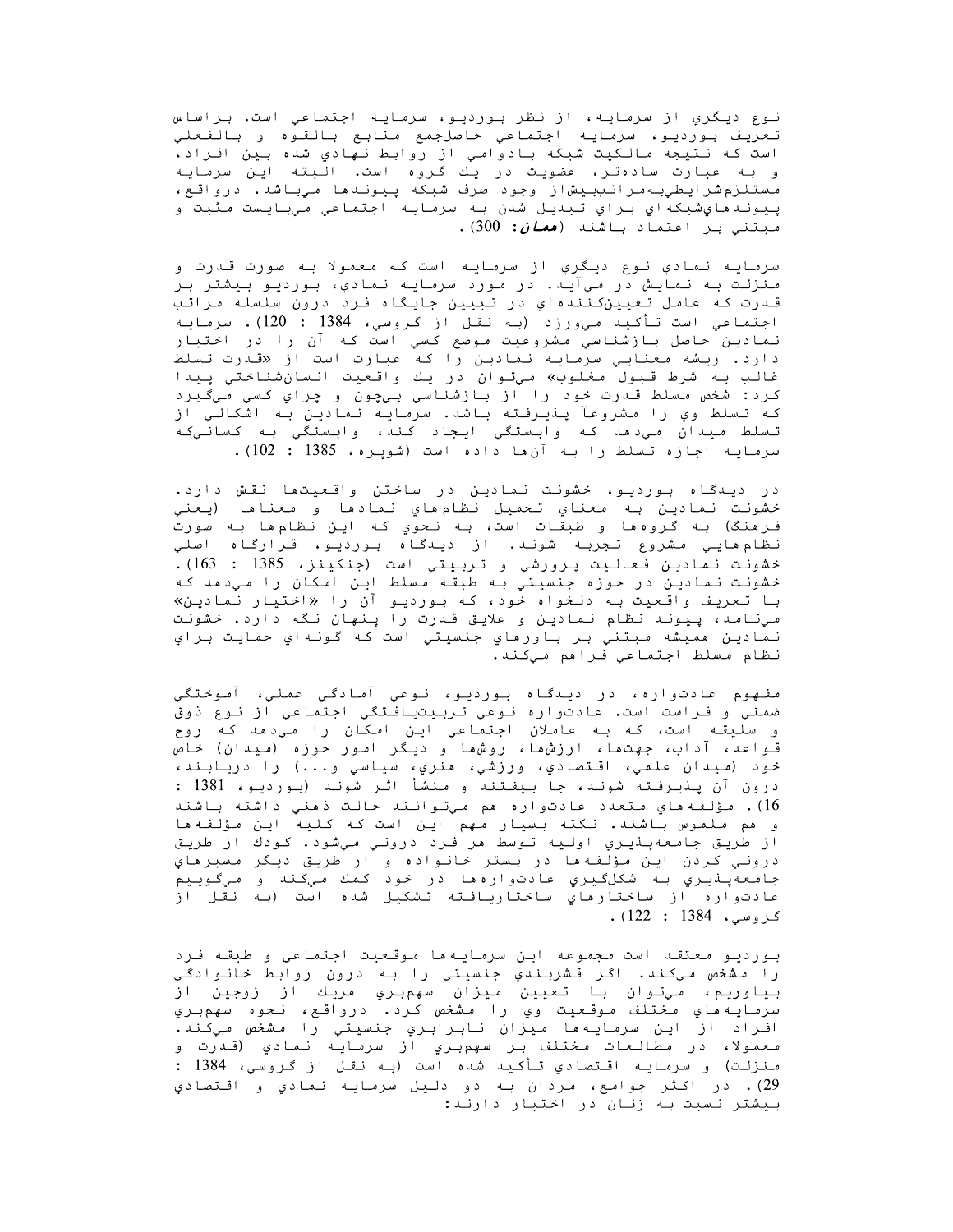1 . چون مردان از يكسو تحصيلات بالاتر، امكان دسترسي به آموزش،هاي کاربرديِتر و پيوندهاي شبکهاي گستردهتري دارند، ميتوانند به مشاغل .<br>بـهتر و پردرآمدتـري دست پـيدا كـنند، و از ايـن طريـق مـنابـع اقـتصادي خود را تقویت نمایند. مرچه فرد در شبکه روابط خانوادگی منابع اقـتصادي بيشتري در اختيار داشته بـاشد، و ديـگران را بـراي تـأمين نيازهاي مالـي و رفـاهي بـه خـود وابـسته نـمايـد قـدرت (سرمـايـه نـمادي) بيشتري كسب خواهد كرد.

2 . مردان به علت وجود ايـدئـولـوژي مردسالارانـه و جنسيتي و رواج باورهاي قالبي درباره تواناييها و صفات زنان، فرصت بيشتري براي به دست آوردن منابع مختلف دارند، براي مثال، در فرهنگ مردسالار مشاغل مهم با منزلت بالاتر و پردرآمد عمدتآ در اختیار مردان است و به زنان تعلق نميگيرد. حتي در بسياري از موارد اين فرهنگ فرصت اشتغال ساده زنان را نیز سلب میکند (*همان*: 30).

در تمامي اين نظريهها، نقش جامعهپذيري جنسيتي و باورهاي قالبي بسيار پررنگ و تأثيرگذار ميباشد. اين نظريه ها گوياي آن است كه جامعهپنيري جنسيتي از طريق خانواده، اجتماع و... منجر به پنيرش نقش،هاي جنسيتي، باورهاي قالبي جنسيتي و عمل بر طبق اين باورهاي جنيستي ميگردد، که اين پنيرش منجر به سلطه مردسالاري و تابعيت زنان ميگردد. البته، چافتز و بورديو در ارائه نظريات خود در خصوص نابرابري جنسيتي به مر دو عامل ساختاري (ساختارهاي ذمني شناختي و ساختارهاي عيني) توجه نموده اند.

مدل زير براساس تركيبي از نظريه،هاي مطرح شده در اين بخش طراحي شده است.



#### ييشينه تجربي

در زمينه نابرابري جنسيتي، ابعاد و تأثير عوامل ساختاري (ذهني / عینی) در داخل و خارج از کشور مطالعاتی صورت گرفته است که در این بخش به برخی از این مطالعات اشاره میکنیم.

مطالعهای توسط فربر در قالب نظرخواهی از 311 زوج در پیوریادی کاتور و 409 زوج در شیکاگو انجام شده است. محقق به تأثیر اشتغال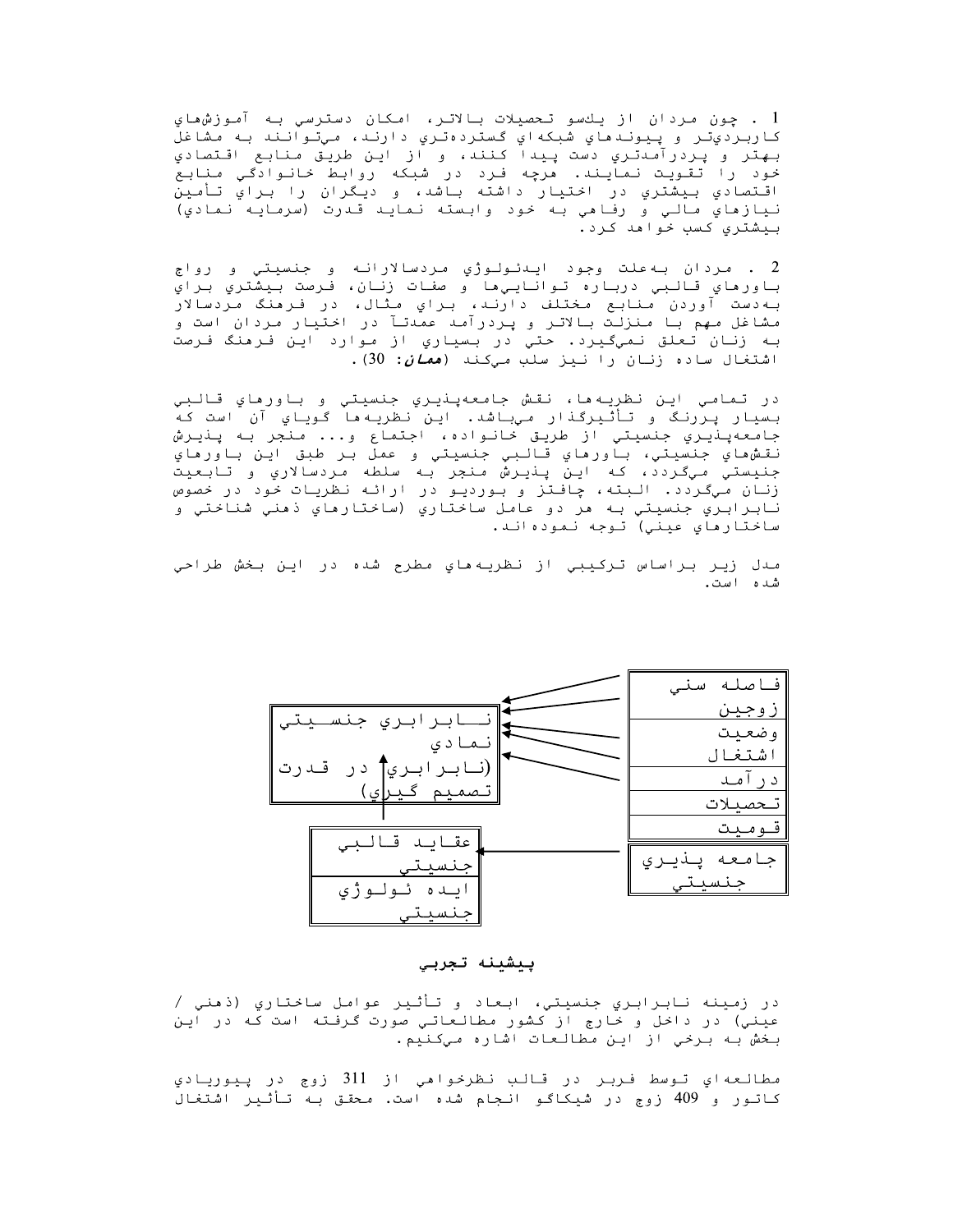زنان در تغيير هرم قدرت خانواده پرداخته و نتيجه ميگيرد كه زناني كه در خارج از خانه كار ميكنند، سهم بيشتري در تصميمگيريهاي خانوادگي دارند. ممچنين در مواردي چون پول خرج کردن، اين که پول چه کسي و در چه مواردي خرج شود زنان شاغل نظرات تعيينکنندهاي داشته اند (فربر، 1982 : 457 و 479).

كوليك در سال 1999 سعي نموده با انجام دادن پژوهشي درباره روابط قـدرت زنـدگـي زنـاشويـي، مـنابـع آن و ايـدئـولـوژي نـقـش جـنسيـتـي را شـناسايـي نمايد. اين تحقيق تأثير مجموعه متنوعي از متغيرها شامل منابع، مشاركت عاطفي و عوامل پيشن(مينه اي را بر، سر روابط قـدرت و وابـستگي<br>بـه همسر بـررسي كـرده است. جامعه آمـاري ايـن پـژوهش مـردان مـتأهل اسرائيلي مستند. در اين تحقيق نتايج بين دو گروه از مردان، يعني مردانـي کـه نـگرش،هاي نقـش جنسيـتي مـدرن و نـگرش،هاي نـقـش جـنسيـتي سنـتي دارند، مقایسه شده است. اکثر تحقیقات گذشته با تکیه بر نظریه منابع قابل دسترسي به تحليل روابط قدرت در خانواده پرداختهاند.

این نظریه میگوید مر کدام از ممسران که منابع بیشتري در اختیار داشته باشند، قـدرت بيشتري خواهد داشت. نظريـه فـرهنگي رومن بـه نقـل از كوليك بر اين باور است كه روابط قدرت زوجين تحتتأثير منجارماي معطوف بـه نقش جنسيتي و منابع قـابـل دسترسي شكل ميگـيرد (كـولـيك، 1999  $. (198:$ 

تحقیقی در سال 2005 توسط کاتارد و ممکارانش در خصوص تأثیر باورماي قالبي جنسيتي دانشآموزان بر روي قضاوت و حدسزني دانشآموزان در مورد نمراتشان صورت گرفت. این مطالعه به صورت شبه آزمایشی و در دو مرحله صورت گرفته است. هدف از اين مطالعه بررسي تأثير باورهاي قالبي جنسيتي دانشآموزان بر برآورد نمرات درسيشان بود. دروس به دو حوزه هنري (حوزه زنانـه) و ريـاضيات (حوزه مـردانـه) تقسيم شده بود. نتايج مرحله نخست بدون دستكاري باورماي قالبي جنسيتي نشان داد که باورماي قالبي جنسيتي تأثير فراواني بر تخمين و قضاوت نمره درسيشان داشته، بـه گـونـهاي كـه دختران نـمره ريـاضي خود را بسيار كمتر از نمره واقعي خود پيش از اعلام نمره واقعي تخمين زده بودند. در حاليکه پسران نمره خود را در درس هنر قبل از اعلام نمره واقعي کمتر از حد واقعي اعلام شده تخمين زده بودند. در مرحله دوم، با دستکاري باورماي قالبي دانشآموزان نتايج متعادلتر شده بودند و نشان‹منده اين موضوع بود كه باورماي قالبي جنسيتي در ديدگاه و نگرشها و قضاوتهاي افراد تأثير بهسزايي دارد (كاتارد و ديگران،  $(1:5:2005$ 

هس و همکارانش در مطالعهاي به بررسي باورهاي قالبي در خصوص عواطف و احساسات مردان و زنان دست زدهاند. باورهاي قالبي مربوط به احساسات و عواطف مخصوص زنان و مردان از طريق جامعهپنيري در سنين 3 تا 5 سالگي به باورهاي كودكان وارد ميشود. از زنان انتظار ميرود در موقعيتهاي احساسي منفي عكسالعمل منفي و منفعلانه از خود نشان دمند. در حالیکه از مردان خواسته میشود به صورت مثبت و فعالانه با اين موقعيتها برخورد كنند. مس و ممكارانش سعي كردهاند ارتباط باورهاي قالبي در خصوص احساسات را با رفتارهاي احساسي زنان و مردان مورد بررسي قرار دهند. نتايج اين بررسي نشان ميدهد که زنان در عمل احساسات منفي بيش از مردان از خود نشان ندادهاند (مس و ديـگران، 2000 : 639 و 610).

تايمرز و همكارانش در سال 2003 در ملند در پژوهشي سعي كردند باورهاي رايـج نـسبت بـه رفـتارهاي احساسي زنـان و مـردان را مـورد<br>بـررسي قـرار دهند. ايـن بـررسي شامل سه مطالعه جداگـانـه بـود. در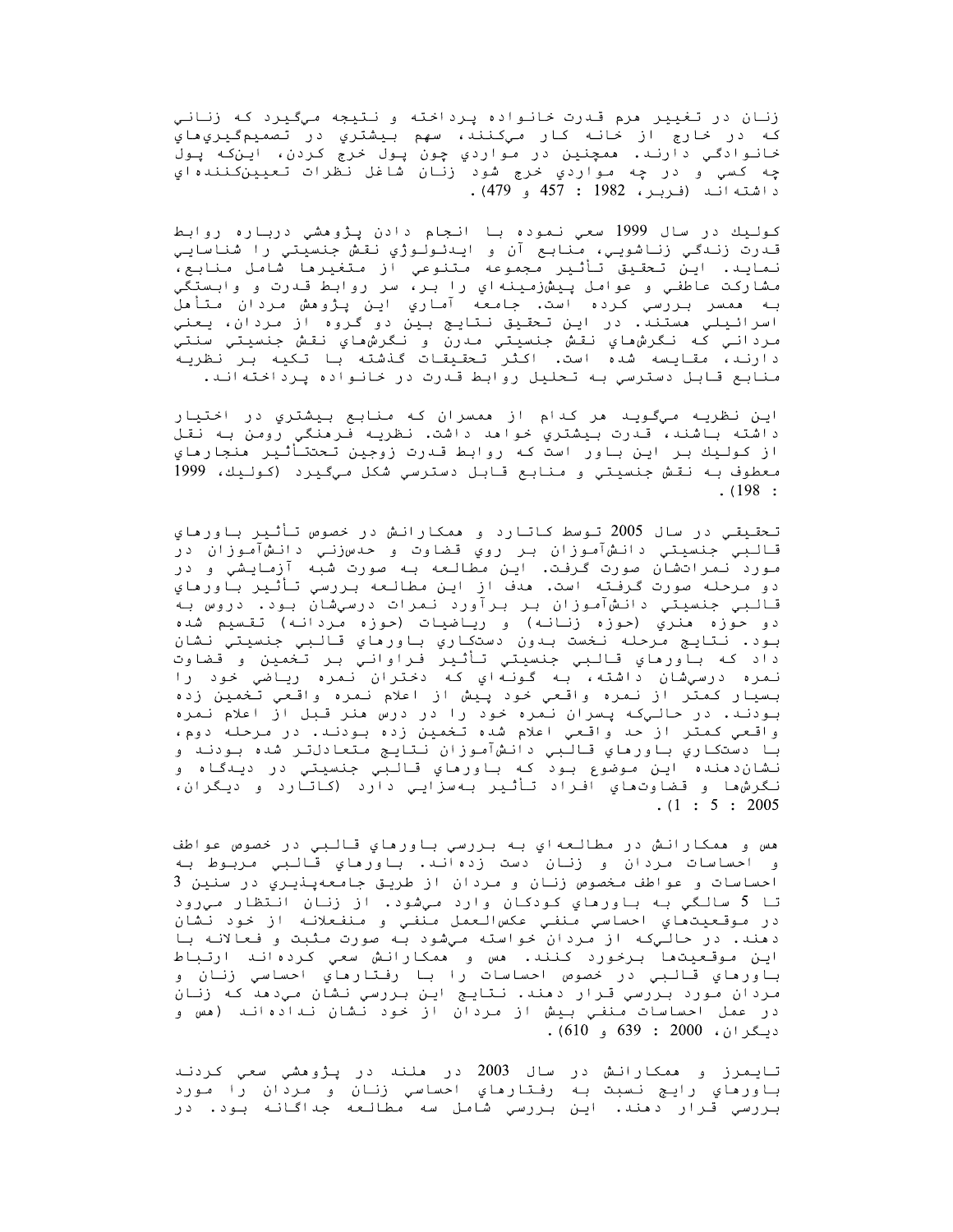مطالعه اول، 180 نفر از پاسخ گويان باورماي خود را نسبت به رفتارهاي احساسي زن و مرد در طبقات چهارگانه تقسيمبندي كردند. .<br>اين چهار طبقه عبارت اند از باورهاي تجويزي، باورهاي توصيفي، باورماي كليشهاي و باورماي غير كليشهاي. پاسخگويان بيشتر با باورماي تـوصيفـي مـوافـق بـودن، نـه بـا بـاورماي تـجويـزي، ممـجنـانكـه بيشتر با باورماي كليشهاي شده موافق بودند. بهعلاوه، پاسخگويان بيشتر با باورهاي كليشهاي در مورد رفتارهاي زنان موافق بودند تا باورهايي که در مورد رفتار احساسي مردان وجود داشت. در مطالعه دوم و سوم نیز این نتایج ممچنان تکرار شد (تایمرز و دیگران، 2003  $(41:$ 

سراجزاده و جواهري در مطالعهاي با هدف بررسي برابريگرايي جنسيتي در ميان دانشجويان، به بررسي اثر متغيرهاي زمينهاي و نگرشي بر برابريګرايي جنسيتي پرداخته آند. آاين آمطالعه با تحليل ثانويه داده هاي طرح پيمايشي نگرش ها و رفتار دانشجويان دانشگاه هاي دولتي زیر نظر وزارت علوم انجام شده است. نمونه این طرح شامل 1522 دانشجوي دختر و پسر از 21 دانشگاه سراسر کشور ميباشد. سنجه برابريگرايي جنسيتي براساس دو بعد نقشھاي خانگي و نقشھاي اجتماعي ساخته شده است. یافته ها حاکی از آن است که دانشجویان در حد قابل ملاحظهاي بـه نـگرشهاي جديـد بـرابـرگـرا در تقـسيم نقـشماي جنسي گـرايـش دارند. با وجود اين، در برخي از زمينه ها هنوز واجد ديدگاهاي سنتي مستند. زنان بيش از مردان برابريگرا بودند. ممچنين متغيرماي پايگاه اقـتصادي اجتماعي، تـوسعهيافـتگي محل سکونـت، مـداراي فـکري، و گرايش سياسي اصلاحگرا با برابريگرايي جنسيتي رابطه مثبت، و دينداري و محافظهكاري با آن رابطه منفي داشتند (سراجزاده و  $.3:1385.$ جواهري، 1385

تـحقـيقـي در سال 1383 بـا عنوان «بـررسي عوامل مـؤثـر بـر مـيزان قـدرت زنان در تصميمگيريهاي خانواده» توسط علي امامي نصير محله صورت گرفته است. سؤال اصلی این پژوهش این است که «چه عواملی بر میزان قـدرت زنـان در تصميمگـيرهاي خـانـواده تـأثـير دارد.» مـتغيرهاي مـستقـل فرضيات تحقيق عبارتند از: وضعيت اشتغال، منزلت شغلي، ميزان درآمد، میزان تحصیلات، میزان اعتقاد به کلیشههاي جنسیتي، فاصله سني زوجين، طول مدت ازدواج، تعداد فـرزنـدان، ميزان قـدرت مادر پاسخگو در خانواده، میزان علاقه شوهر به همسر در نظر گرفته شدند.

نتایج حاکی از معنادار بودن رابطه میان درآمد، میزان تحصیلات، میزان اعتقاد به قالبهای جنسیتی، و تعداد فرزندان و قدرت زنان در تصميم گيريِ ماي خانواده است. اما ميان وضعيت اشتغال، منزلت شغلي، فاصله سني زوجين، طول مدت ازدواج، ميزان قدرت مادر پاسخگويان و ميزان علاقه شوهر به همسر و قدرت زنان در تصميمگيريهاي خانواده رابطه معناداري يافت نشد (امامي نصير محلهاي، 1383).

تحقيقـي بـا عنوان «بـررسي تـأثـير بـاورهاي قـالـبي بـر نـابـرابـري جنستي مورد مطالعه شهر كرمان و روستاهاي پيرامون آن» در سال 1384 توسط سعیده گروسی صورت گرفته است. این تحقیق با مدف بررسی عوامل مؤثر بر نابر آبري جنسيتي، بهويژه عوامل ايلانولوژيك قايد قالبي، انجام شده است. نمونه مورد پژوهش 682 نفر از زنان متأمل ساکن شهر کرمان و روستاماي پيرامون آن بوده است. يافته ما نشان داد که در اين منطقه نابرابري جنسيتي به گونهاي محسوس وجود دارد. مهمترين عوامل مؤثر بر نابرابري جنسيتي در خانواده چنين بوده است: سطح تحصيلات مرد و زن، سن زن و مرد، محل سكونت، تعداد اعضاي خانواده، جامعهينيري جنسيتي، ايفاي نقش جنسيتي، اينئولوژي جنسيتي، عقايد قالبي جنسيتي و... که در ارتباط با متغير وابسته نابرابري جنسيتي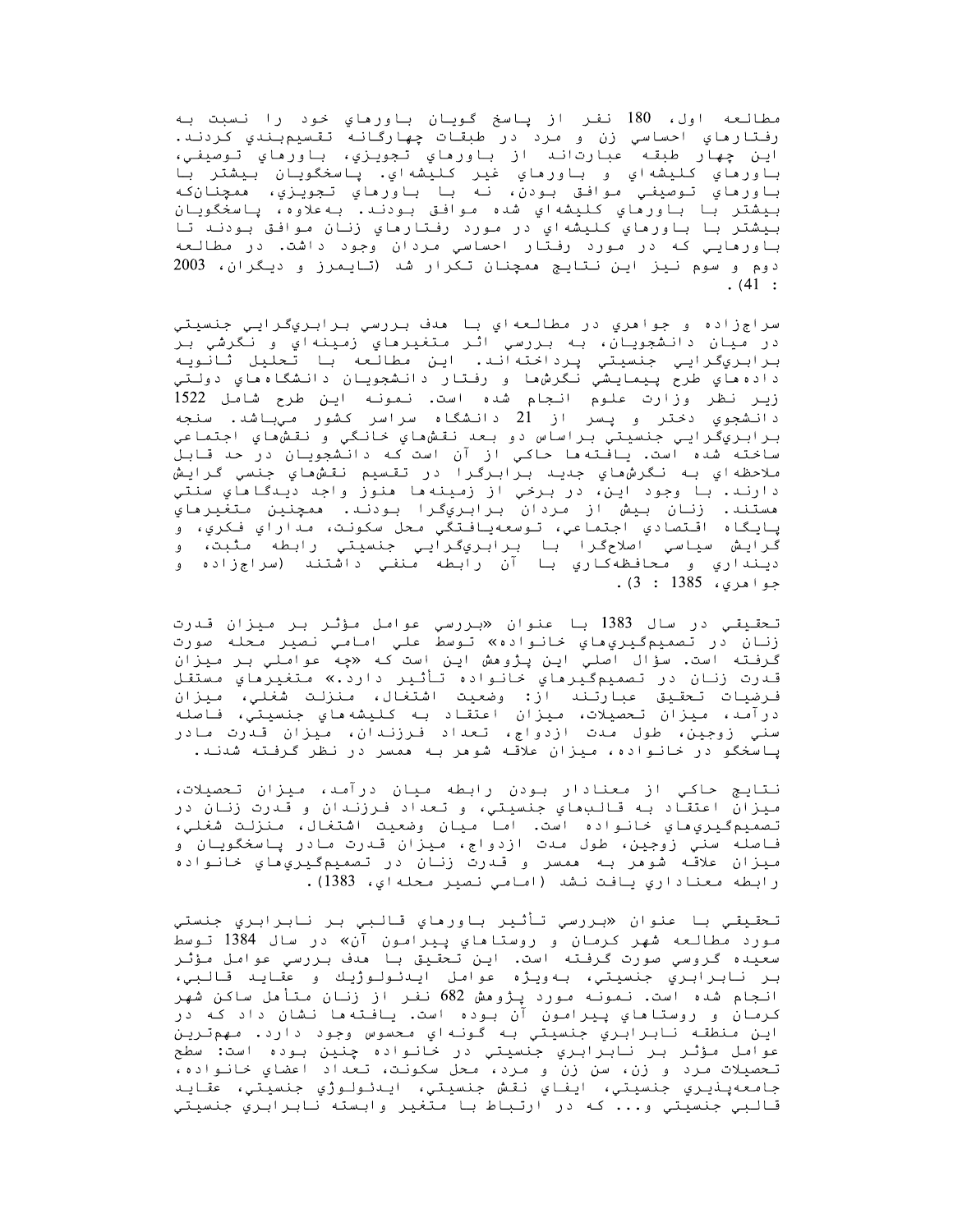مورد مطالعه قرار گرفتهاند. نتايج نشان داد که بين متغيرهاي مستغل و وابسته رابطه معناداري وجود دارد. اين پژوهش نشان داد که بيشتر زنان به عقايد قالبي كه زنان را ضعيف، وابسته، ناتوان، بیصلاحیت، احساساتی، و غیر منطقی میداند باور دارند (گروسی، 1384).

تحقيق ديگري تـوسط راضيه خالـق بـاقـري در سال 1380 بـا عنوان «بـررسي رابطه بين طرحوارهماي جنسيتي و سازگاري اجتماعي نـوجوانـان شهر تهران» صورت گرفته است. حجم نمونه 239 نفر شامل 150 دختر و 143 پسر بوده است. ابزار تحقیق شامل دو پرسشنامه، فهرست نقش جنسیتیِ بم (BSRI) و پرسشنامه شخصيتي كاليفرنيا (CPT) ميباشد. يافته ماي پژوهش حاکـی از آن است کـه:

بين طرحواره هاي جنسيتي و سازگاري اجتماعي نـوجوانـان شهر تـهران رابطه معني داري وجود دارد.

بين افـراد دو جنسيتي (آنـدروژنـي) و افـراد نقـشآمـوز جنسي شده (افـراد داراي نقش جنسي زنانه) از نظر سازگاري اجتماعي تفاوت معناداري دىيە شەه است.

اما بين افراد دو جنسيتي و افراد داراي نقش جنسيتي مردانه از نظر سازگاري اجتماعي تفاوت معناداري ديده نشده است.

بين پسران سازگار و ناسازگار از نظر نقش جنسيتي مردانه تفاوت معناداري ديده نشده است.

بین دختران سازگار و ناسازگار از نظر نقش جنسیتی زنانه تفاوت معناداری دیده شده است (خالق باقری، 1380).

چنان که از تحقیقات موجود برميآيد، موضوع نابرابري جنسيتي در خانواده و تفوق نسبی قدرت مردان بر زنان در اکثر جوامع (حداقل در مقايسه كشورهاي صنعتي مانند ايالات متحد آمريكا و هلند با كشوري مانند ايران) مشامده شده است. اكثر تحقيقات موجود تأييد ميكنند كه عواملي مانند پايگاه اقتصادي ــ اجتماعي، منابع قابل دسترس مريك از زوجين، محل سكونت خانواده و ايـدئـولـوژي و باورهاي جنسيتي و ممچنين روند اجتماعي شدن از عواملي است كه با متغير وابسته اين تـحقـيق، يـعني نـابـرابـري جنسيتي، رابـطه كمابـيش مـعنيدار داشته و در<br>بـازتـولـيد نـابـرابـري مـؤثـر بـوده است. در ايـن تـحقـيق، علاوه بـر طراحي تحقيق براساس رويكردهاي نظري بورديو، چافتز، بم، از تحقيقات فوق، به ویژه آن ها که درباره ایران و در ایران انجام شده، برداشتهایی اخذ گرديد و چنانکه مشاهده ميشود در طراحي مدل تحقيق و تدوين فـرضيه ها از آن ها استفـاده شده است.

### هدف و فرضيات تحقيق

با تـوجه بـه مـباحث نـظري مطرح شده و مطالـعات تـجربـي صورت گـرفـته، اهداف اصلي زير براي اين تحقيق در نظر گرفته شده است.

### اهداف اصلي اين تحقيق

شناخت ساختار قدرت و وجود يا عدم وجود نابرابري جنسيتي نمادي (نابرابري در قدرت تصميمگيري) در خانواده.

شناخت برخي عوامل مهم فرهنگي ــ اجتماعي که ممکن است بر نابرابري جنسیتی نمادی در خانواده تأثیر داشته باشد.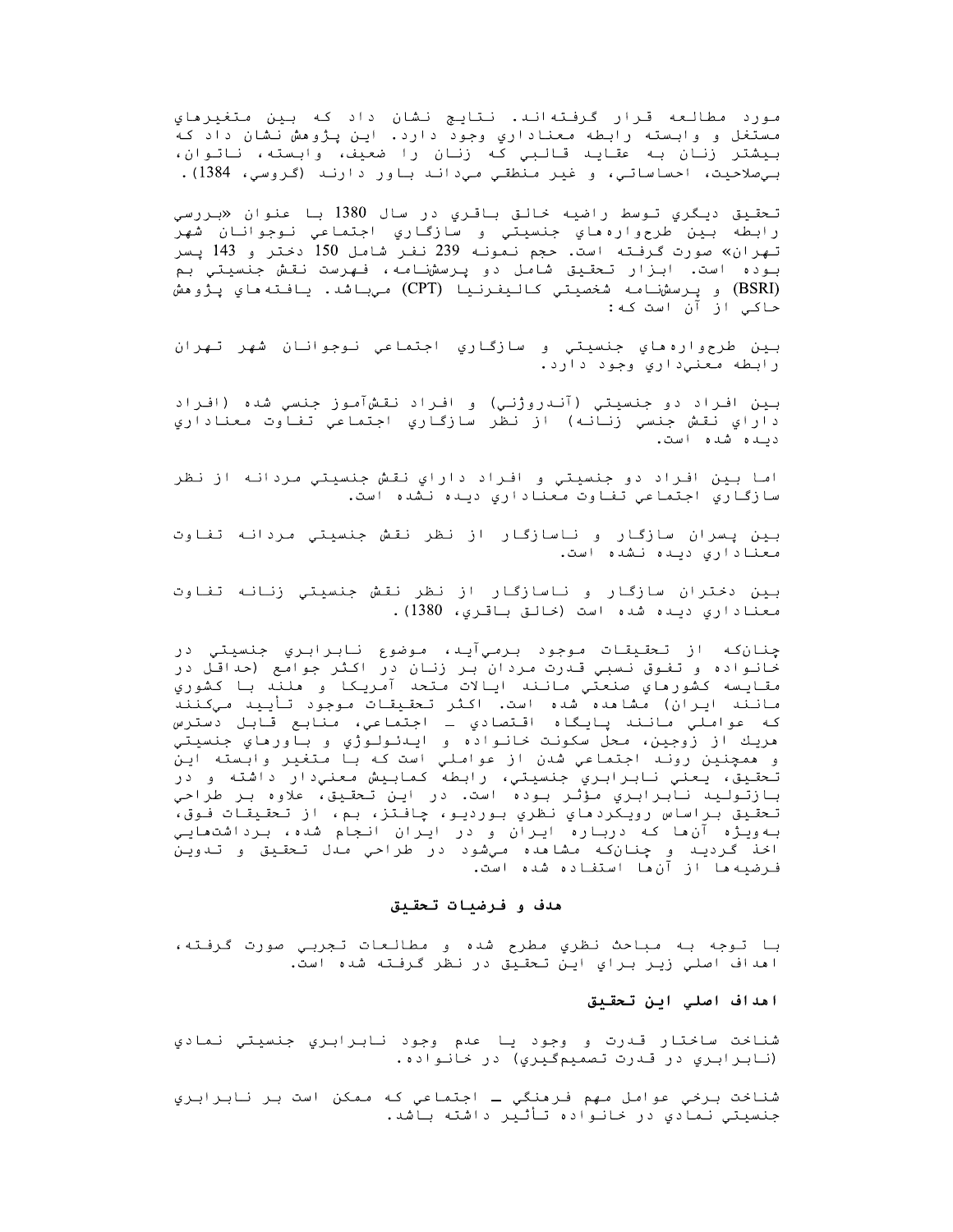براي رسيدن به اين اهداف فرضيات زير عنوان و در طي تحقيق بررسي شده اند:

بهنظر ميرسد بين زنان و مردان به لحاظ قدرت تصميمگيري در خانواده نابرابري وجود دارد. بهنظر ميرسد بين عوامل جمعيتشناختي، اجتماعي (تحصيلات، درآمد، اشتغال، فاصله سني، قوميت، جامعهپذيري جنسيتي) و نابرابري جنسيتي نمادي در خانواده رابطه معناداري وجود دارد.

بهنظر ميıسد بين عوامل ذهني شناختي (ايدئولوژي مردسالاري، باورهاي قالبي جنسيتي) و نابرابري جنسيتي نمادي در خانواده رابطه معناداري وجود دارد.

## روششناسي تحقيق

اين تحقيق كمي و از نوع پيمايشي ميباشد، كه در سال 1385 در شهر امواز صورت گرفته است. هدف اصلي اين تحقيق بررسي تأثير برخي از عوامل فرهنگي ــ اجتماعي بـر نـابـرابـري جنسيـتي نـمادي در خانـواده<br>ميبـاشد جمعيت آمـاري مـورد نـظر در ايـن تـحقـيق كـل زنـان مـتأهل در سنين باروري مراجعهکننده به مراکز بهداشتي درماني موجود در شهر اهواز بوده است كه براي برنامه تنظيم خانواده به اين مراكز مراجعه مي كنند. نمونه مورد مطالعه 384 نفر مي باشد كه با استفاده از فرمول كوكران اين حجم نمونه بهدست آمده و از روش نمونهگيري خوشهاي استفاده شده است، به اينصورت که در شهر امواز با توجه به دادهماي مرکز معاونت بهداشت استان خوزستان 25 مرکز بهداشت فعال موجود بوده كه با توجه به حجم نمونه از بين اين 25 مركز 8 مركز به صورت تصادفي انتخاب و در مر مرکز 50 پرسشنامه به صورت تصادفي توزيع گرديد. ابزار گردآوري دادهها در اين تحقيق پرسشنامه بوده که در بعضي موارد به دلايلي، همچون پايين بودن سطح سواد، از شيوه مصاحبه استفـاده شده است. روائـي ايـن پـرسشنـامـه بـا استفـاده از روائـي صوري و پايايي آن با محاسبه آلفاي كرونباخ تعيين گرديد.

### تعريف مفاهيم و عملياتي كردن متغيرها

با تکيه بر نظريه نابرابري جنسيتي بورديو و اينکه وي نابرابري جنسيتي را ناشي از نابرابري در سهمبري افراد از سرمايه هاي مختلف (اقتصادي، فرمنگي، نمادي، اجتماعي) موجود در فضاي اجتماعي مي داند، متغير وابسته اصلي اين تحقيق نابرابري جنسيتي نمادي (نابرابري در قدرت تصميمگيري) ميباشد. نابرابري جنسيتي عبارت است از توزيع نابرابر سرمايه (اقتصادي، فرمنگي، نمادي، اجتماعي) بين دو جنس. جايگاه عاملان در هر حوزه بستگي به وزن نسبي سرمايههايي دارد كه ممراه خود به فضاي اجتماعي موجود ميآورند. بورديو بر قدرت، كه عامل تعيينكنندهاي در تبيين جايگاه فرد درون سلسهمراتب اجتماعي است، تأكيد كرده و نابرابري سهمبري افرادي را در اين بعد از سرمايـه نـابـرابـري نـمادي مـينـامـد (بـه نقـل از گـروسي، 1384 : 174). نابرابري جنسيتي نمادي با تكيه بر شاخص،هايي كه قدرت افراد را در نظر ميگيرد بررسي شده است. براي ساخت اين شاخص از معرفهايي ممچون تصميم مُيرَيِّ دَرَّ مُورد: محل سَكُونَّت، آرايَشْ مَنزَلْ، مسائَل فَتْرَزَنْدَانْ، خريدهاي اساسي، تحصيل زن، نوع هزينه كردن درآمدها و تفريحات اساسي استفاده شده است. شاخص قـدرت از تـرکـیب 10 گـویـه و سؤال بـه صورت طيف لکرت پنج گزينهاي ساخته شده است. نمونهاي از گويههاي مورد استفاده عبارت است از: «انتخاب محل شهر سكونت بر عهده کیست؟»، «تصمیمگیري در مورد تعداد فرزندان به عهده کیست؟» که در سطح مقياس فاصلهاي مورد سنجش قرار گرفتهاند. آلفاي كرونباخ اين مقیاس 0/82 به دست آمد.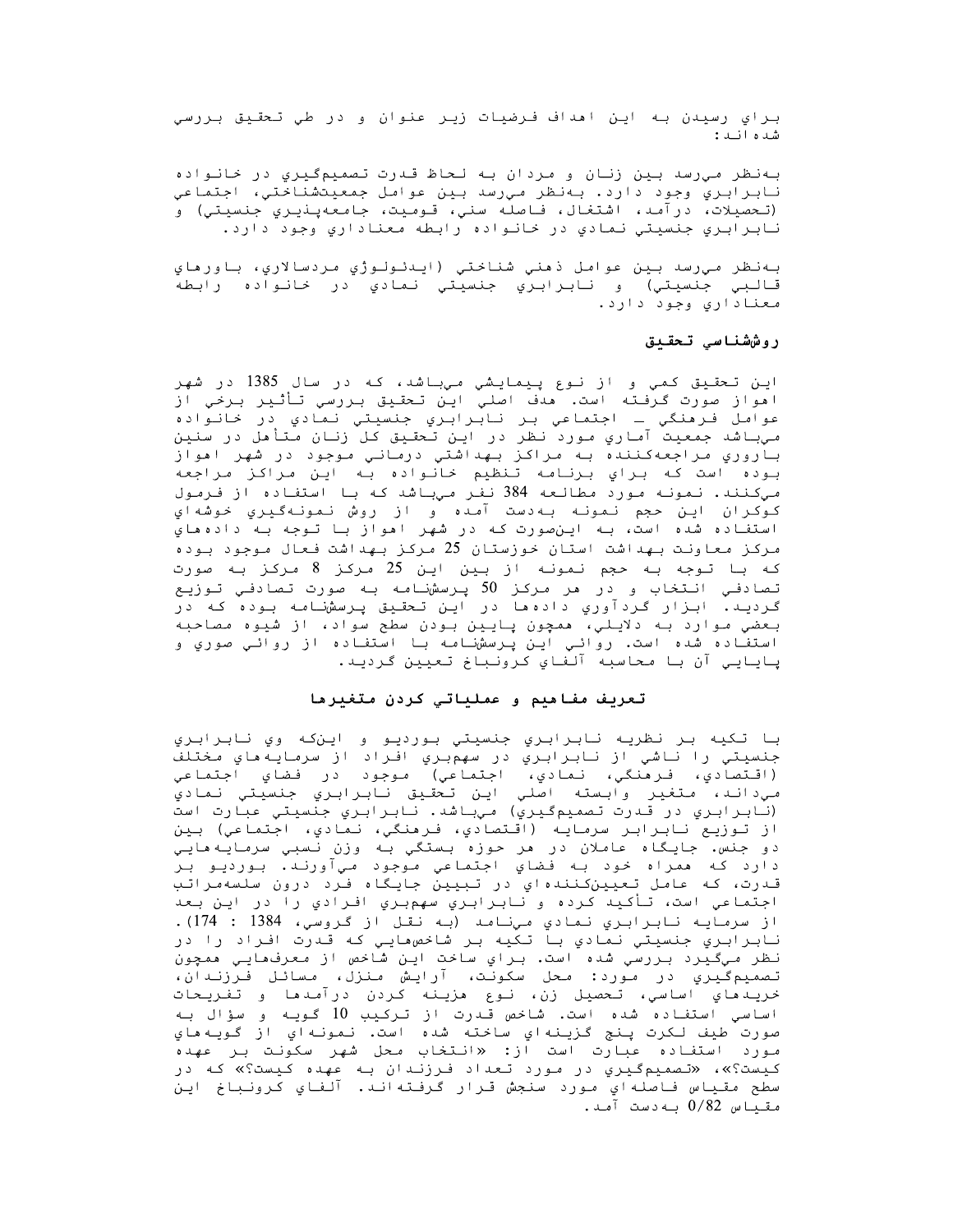متغيرهاي مستقل مورد استفاده دو دسته متغير را شامل ميشود: نخست، متغيرهاي ذهني ـ شناختي شامل ايدئولوژي مردسالاري و باورهاي قالبي جنسيتي. دسته دوم، متغيرهاي جمعيتشناختي ـ اجتماعي شامل فاصله سني، تحصيلات، درآمد، اشتغال، قـوميت و جامعهپـذيـري جنسيتي.

**باورماي قالبي جنسيتي :**مجموعه ساختار يافتهاي از باورها در مورد ويـژگـي•ا و صفـات شخصيتي زنـان و مـردان است (*معان*: 173). باور قـالـبي جنسيتي از شاخص نگرش منفي نسبت به توانايي،ا صفات و ويژگي،اي شخصيتي زنان تشكيل يافته است. براي ساخت اين شاخص از معرفهاي شخصيصتي چون: خودکفايي، برتريطلبي، خشونت، احساسات و عواطف، غرور، قـدرت تفكر و... استفاده شده است. بـراي عملياتي نـمودن ايـن مفهوم از 21 گويـه در قـالـب طيف لـيكرت پـنج گـزيـنهاي استفـاده شده كـه در سطح مقياس فاصلهاي مورد سنجش قرار گرفتهاند. نمونهاي از گویـه هایِ مـوَرد استفـاده عبارت است از: «زنـان بـیشتر درگـیر<br>احساساتـند»، «مـردان رهبريکـنـندهانـد»، «زنـان همیشه نـگرانـند»، «مردان راحتتر از زنان تصميم ميگيرند». آلفاي كرونباخ اين مقياس بەدست آمد.  $0/80$ 

**اینئولوژي مردسالاري :**مجموعه منسجمي از ارزشها یا نظریهها در مورد تفاوتماي زيستشناختي زن و مرد است كه نابرابري را توجيه ميكند. اين ايـدئـولـوژي مـبناي تـمام چيزمايـي است كـه اعضاي جامعه درست، طبيعي و *م*ناسب *ميپ*ندارنـد (*همان*: 170). ايـدئـولـوژي مـردسالاري بـا تـكيه بـر شاخص شناخت تفاوت مرد و زن بـه لـحاظ زیـستی ساخته شده و از معرف،هايي چون: قدرت بدني، ويژگي،هاي احساسي، عقلي و رواني استفاده شده است. براي عملياتي نمودن اين مفهوم از 11 گويه در قالب طيف ليکرت پنج گزينهاي استفاده شده که در سطح مقياس فاصلهاي مورد سنجش قـرار گـرفـتهانـد. نـمونـهاي از گـويـه ماي مـورد استفـاده عبـارت است از: «زنان ذاتاً سلطهپنير و تابعاند»، «مردان به گونهاي خلق شده انـد کـه بـاهوشتـر از زنـان هستند»، «مردان ذاتـآ دوست نـدارنـد راجع بـه عواطف و احساسات خود بـا ديگران گفـتوگـو كـنـنـه». آلـفـاي كـرونـبـاخ اين مقياس 0/78 به دست آمد.

**جامعهپذيري جنسيتي :**فـرايـندي است کـه طي آن هويـت نـقـش جنسيـتي فـرد شكل ميگيرد؛ اين فرايند شامل مؤلفههايي نظير ترجيح نقش جنسيتي، شناسايـي نقش،هاي جنسيتي و شناخت معيارهاي نقش جنسيتي است (*همان*: 168) از آنجا که در این تحقیق بر تولید نابرابری و بازتولید آن در خانواده تأكيد ميشود، جامعهپنيري جنسيتي با تكيه بر عامل خانواده و با معرف،ایي چون داشتن رفتار و کردار مثل سایر زنان، انتخاب نـوع بـازي و جنس همبـازي، شناخت ويـژگـيهاي رفـتاري زن مـتأهل مـورد بررسي قرار گرفته است. براي عملياتي نمودن اين مفهوم با مراجعه بـه نظريـه هاي موجود و تـحقـيقـات تـجربـي انـجام شده از 10 گـويـه در قـالـب طيف ليکرت پنج گزينه اي استفاده شده که در سطح مقياس فاصله اي مورد سنجش قـرار گرفـتهانـد. نـمونـهاي از گـويـه هاي مـورد استفـاده عبارت است از: «خانوادهام به من ياد دادهاند زن بايد هميشه از شوهرش حرف شنوي داشته باشد»، «خانوادهام چندان مايل نبودند مانند برادرانم رفـتار کـنم»، «والـديـنم از مـن تـوقـع داشتـند در کـارهاي مـختلف خـانـم<code>وار</code> رفتار كنم». آلفاي كرونباخ اين مقياس 0/83 بهدست آمد.

### يافته ماي تحقيق

### داده هاي توصيفي

در اين تحقيق، ميانگين سني پاسخگويان 30 سال، حداکثر سن 41 و حداقل 19 سال است. از نظر میزان تحصیلات، 4/9 درصد یاسخگویان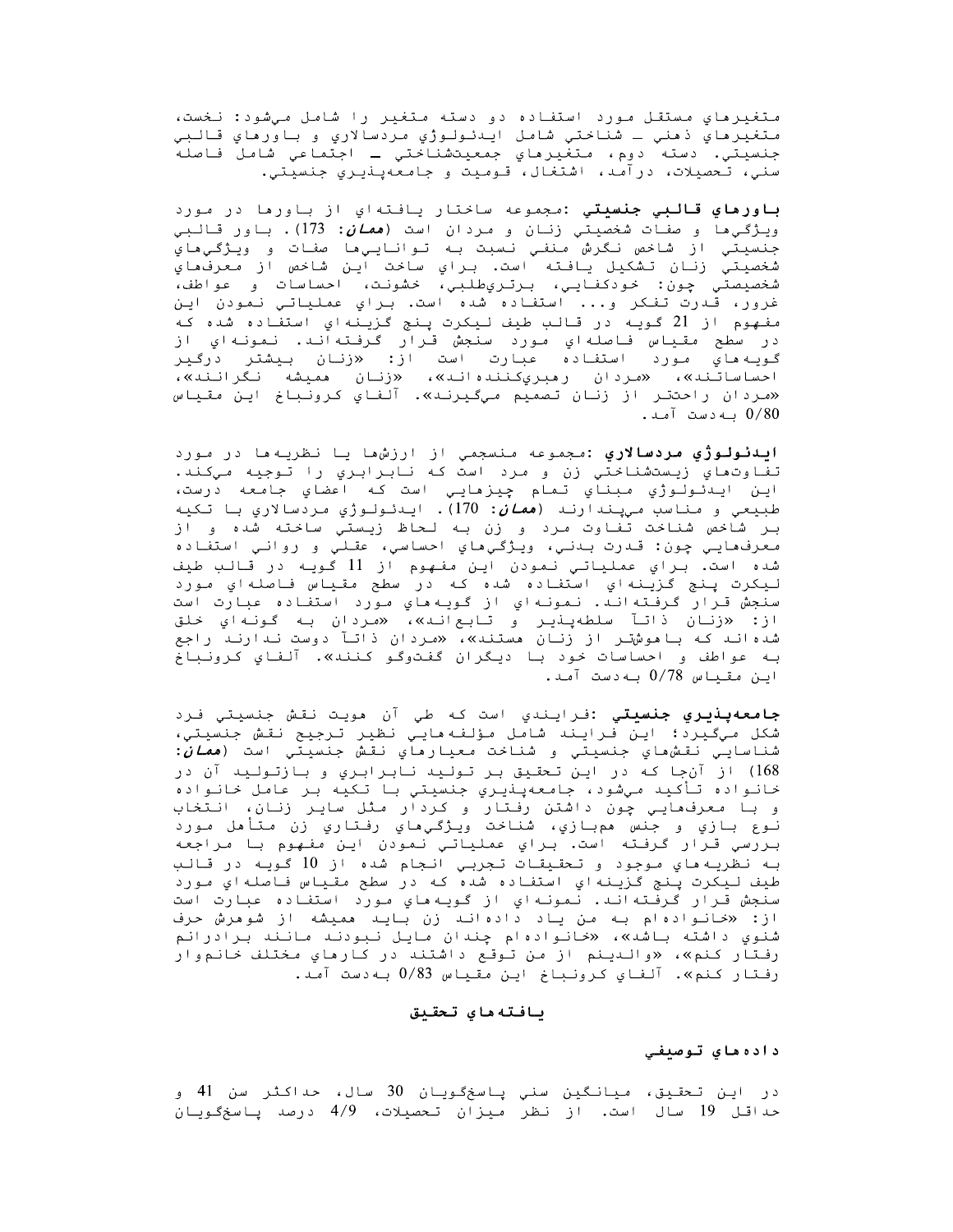بيسواد، 18/8 داراي تحصيلات ابتدايي، 18 درصد راهنمايي، 42/7 درصد ديپلم، 6/4 درصد فوق ديپلم و 9/2 درصد داراي تحصيلات ليسانس بوده اند. از نظر اشتغال، 24/2 درصد پاسخگویان شاغل و 75/8 درصد پاسخگویان خانـهدار هستند. میانـگین درآمـد زنان شاغل 212 هزار .<br>تـومـان، حـداكـثـر درآمـد 350 و حـداقـل 75 هزار تـومـان است. قـومـيـت 48/8 درصد پاسخگویان فارس، 33/9 درصد عرب، 11/7 درصد لـر، 4/7 درصد کرد و 0/8 درصد ترك است.

جدول 1 تـوزيـع فـراوانـي پـاسخگويـان را بـراساس نـمره زنـان از قـدرت تصميم گيري نشان مي دهد.

نحوه تفسیر نمره پاسخگویان در جدول 1 به اینصورت میباشد که اگر زن در مريك از موارد سؤال شده از نظر قدرت تصميمگيري سهم برابري با شوهر داشته باشد نمره قدرت تصميمگيري براي زن 30 خواهد بود، كه درواقع زن هيچگونه نابرابري را تجربه ننموده، و در اصل نوعي برابري در اين زمينه بين زن و مرد در خانواده وجود دارد. در حالیکه زنانی که نمره زیر 30 گرفتهاند نابرابری نمادی را تجربه نموده اند، درواقع مردان در اين گروه قدرت تصميمگيري بيشتري دارند و زناني كه نمره بالاي 30 گرفتهاند نابرابري به سود آنان بوده است بـه گـونـهاي كـه زنـان در ايـن گـروه از قـدرت تـصميمگـيـري بـيشتري برخوردار هستند.

همانگونـه کـه در جدول 1 مشاهده مـیشود، از مـیان 384 زن مـوجود در نمونه 66/1 درصد از آنان نمره زير 30 گرفتهاند و نابرابري نمادي را تجربه نموده اند، در حالیکه فقط 5/7 درصد از این افراد نمره 30 گرفته و هیچگونه نابرابري را تجربه ننمودهاند، و 28 درصد زنان نمره بالاي 30 گرفتهاند.

جدول شماره 1. آماره ماي توصيفي مربوط به متغير نابرابري جنسيتي در قدرت تصميمگيري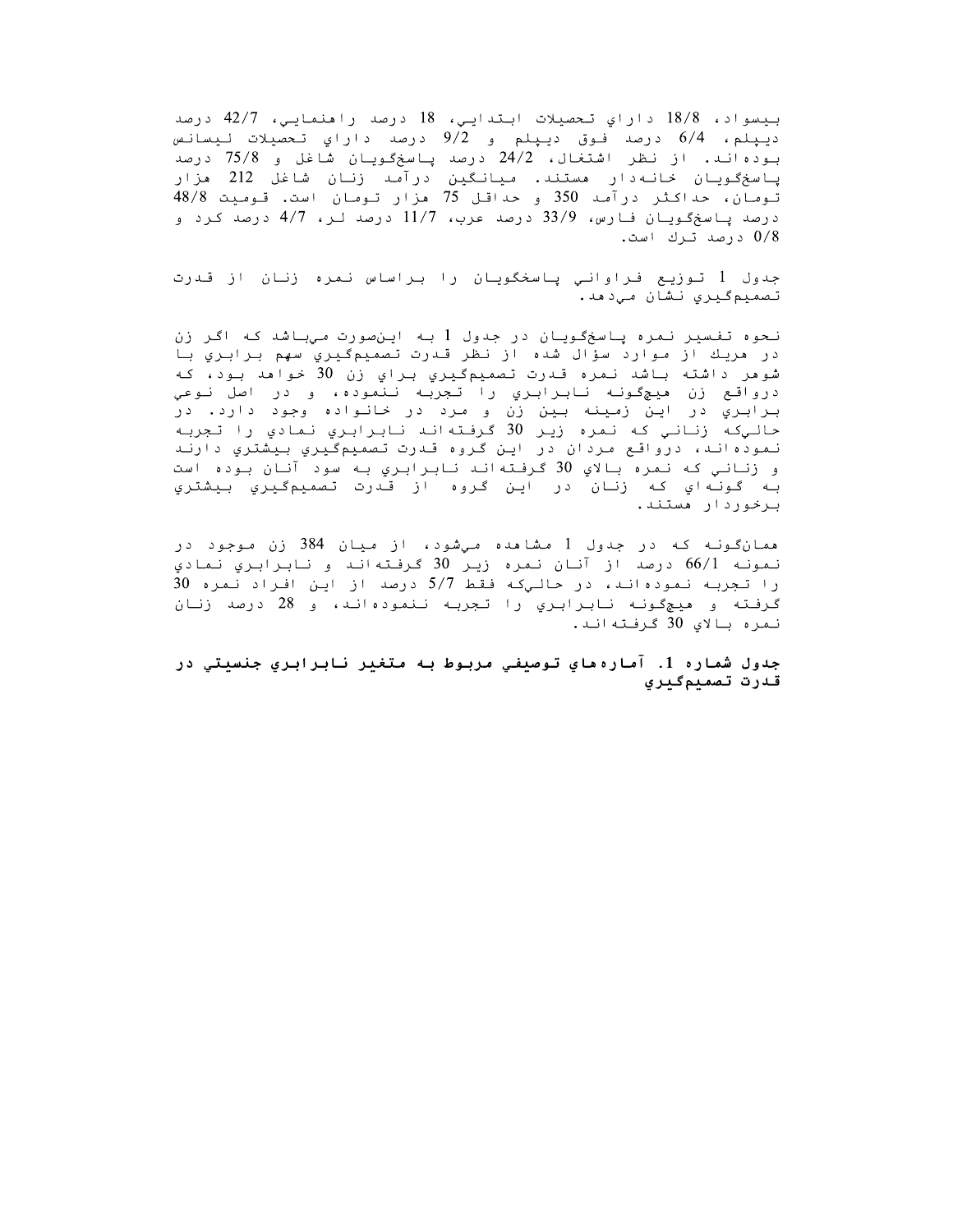| درصد فراوانی<br>تجمعي | درصد<br>معتبر |            | فراواني درصد | قدرت      |
|-----------------------|---------------|------------|--------------|-----------|
| 0/3                   | 0/3           | 0/3        | 1            | 17        |
| 0/5                   | 0/3           | 0/3        | 1            | 18        |
| 2/1                   | 1/6           | 1/6        | 6            | 20        |
| 3/6                   | 1/6           | 1/6        | 6            | 21        |
| 6/5                   | 2/9           | 2/9        | 11           | 22        |
| 8/9                   | 2/3           | 2/3        | 9            | 23        |
| 12/2                  | 3/4           | 3/4        | 13           | 24        |
| 19/8                  | 7/6           | 7/6        | 26           | 25        |
| 33/1                  | 13/3          | 13/3       | 51           | 26        |
| 42/4                  | 9/4           | 9/4        | 36           | 27        |
| 56/8                  | 14/1          | 14/1       | 54           | 28        |
| 66/1                  | 9/4           | 9/4        | 36           | 29        |
| 71/9                  | 5/7           | 5/7        | 22           | 30        |
| 77/6                  | 6/8           | 6/8        | 26           | 31        |
| 83/9                  | 6             | 6          | 20           | 32        |
| 90/4                  | 6/5           | 6/5        | 25           | 33        |
| 94/8                  | 4/4           | 4/4        | 17           | 34        |
| 97/9                  | 3/1           | 3/1        | 12           | 35        |
| 99/2                  | 1/3           | 1/3        | 5            | 36        |
| 100                   | 0/8           | 0/8        | 3            | 37        |
|                       | <b>100</b>    | <b>100</b> | 384          | <u>کل</u> |

### بررسی روابط میان متغیرها

جدول 2 تفاوت میانگین میزان نابرابری جنسیتی نمادی بین زنان و مردان را نشان میدهد. با توجه به این جدول تفاوت میانگین میزان نابرابري جنسيتي با T به مقدار 8/91− درصد در سطح کمتر از 5 درصد معني دار مي باشد. به اين معني كه در ميان زنان و مردان از لحاظ قـدرت تـصميمگـيري تـفـاوت وجود دارد و ايـن تـفـاوت قـدرت از نـظر آمـاري نيز معنادار ميباشد.

### جدول شماره 2 . نتايج آزمون T در مورد رابطه متغير ميزان نابرابري جنسيتي در قدرت تصميمگيري بين مردان و زنان

| سطح معني<br>د اري |         | درجه آزادي كميت | نابرابري<br>جنسيتي نمادي |
|-------------------|---------|-----------------|--------------------------|
| 0/001             | $-8/91$ | 383             | زنان و مردان             |

ضريب ممبستگي تعدادي از متغيرماي مستقل را كه در سطح فاصلهاي بوده اند با مُتغير وابسته قدرت نشان مي دهد. ممانگونه كه مشامده میشود بین متغیر درآمد با r به مقدار 0/713 و سطح معناداریِ کمتر از 0/05 و متغيير قدرت رابطه مستقيم و معناداري برقرار است. به اين معني كه مرچه درآمد زن در خانواده افزايش مييابد قدرت تصميمگيري وي نيز افـزايـش مـييابـد و بـرعكس بـا كـامش درآمـد زن قـدرت تـصميمگـيري وي نيز كا هش مييابد.

اين جدول همچنين نشان مي‹هد که بين متغير فاصله سني زوجين با r به مقدار 0/164 و سطح معناداري كمتر از 0/05 و متغير وابسته قدرت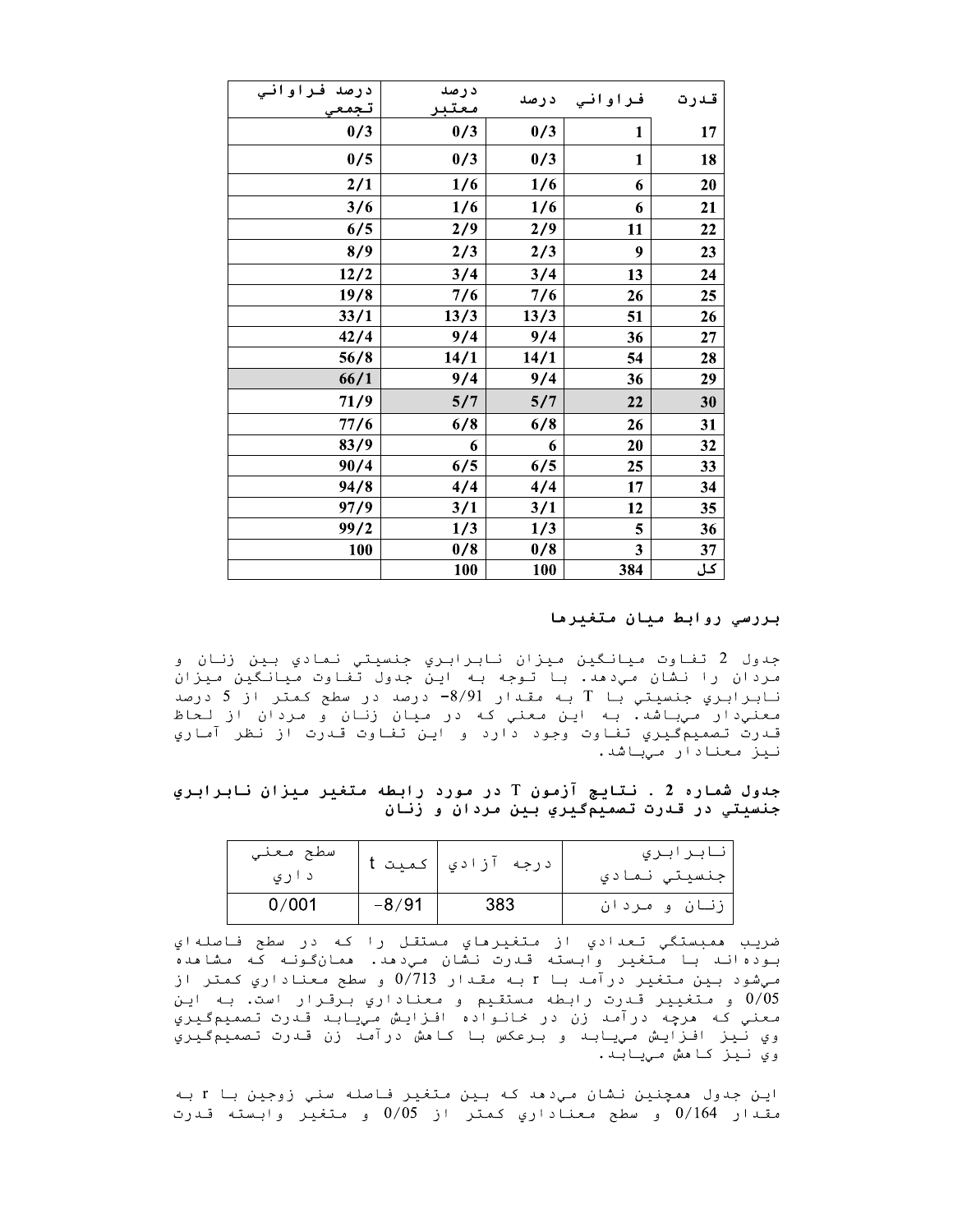رابطه معکوس و معناداري وجود دارد. به اين معني که با افـزايش فاصله سني زن و مرد قدرت زن در خانواده کاهش مييابد در حاليکه با كامش فاصله سني قدرت زن در خانواده بيشتر ميگردد.

همانگونه که در جدول مشاهده ميشود، بين متغيرهاي جامعهپنډيري جنسيتي، ايـدئـولـوژي مـردسالاري، بـاورهاي قـالـبي بـا سطح معناداري كـمتر از 0/05 و متغییر قدرت رابطه معکوس و معناداري وجود دارد. به اين صورت كه مرچه پنيرش ايدئولوژي مردسالاري، جامعهپنيري جنسيتي و باورماي قالبي جنسيتي در زنان بيشتر باشد قدرت تصميمگيري زنان در خانواده کامش مييابد در حاليکه با کامش اين متغيرما قدرت زن در خانواده افزايش مييابد.

| نام متغير                | ضريب همبستگى<br>پيرسون | سطح معنى<br>د اري |
|--------------------------|------------------------|-------------------|
| د ر آمـد                 | 0/713                  | 0/001             |
| فاصله سنى<br>زوجين       | $-0/164$               | 0/001             |
| جامعه پنډيري<br>جنسيتي   | $-0/587$               | 0/001             |
| ايىدئولوژي مرد<br>سالارى | $-0/532$               | 0/001             |
| باورهاي قالبي<br>جنسيتي  | $-0/589$               | 0/001             |

چدول شماره 3 . ضريب ممبستگي پيرسون بين تعدادي از متغيرماي مستقل و متغير نابرابري جنسيتي

جدول 4 رابطه ميان متغير وضعيت اشتغال با متغير قدرت را نشان می دهد. همانگونـه کـه مشاهده میشود، t بـه دست آمده بـا 382 درجه آزادي برابر با t = 7/25 محاسبه گردیده است. از آنجایی که سطح معنیداری t کوچكتر از 0/05 ميباشد، پس ميتوان نتيجه گرفت که ميانگين قدرت در بين شاغلان و غير شاغلان تفاوت معناداري دارد. در نتيجه، وضعيت اشتغال بر میزان قدرت تصمیمگیریِ زن در خانواده تأثیرگذار است. به اين صورت که زنان شاغل از قدرت تصميمگيري بيشتري نسبت به زنان غير شاغل برخوردارند.

جدول شماره 4 . تجزيه و تحليل آزمون T ، متغير وضعيت اشتغال با نابرابري جنسيتي در قدرت تصميمگيري

| سطح معني<br>د اري | كميت  | لمنت<br>- - | د رجه<br>ا د ي |                      |
|-------------------|-------|-------------|----------------|----------------------|
| 0/001             | 11/81 | 7/25        | 382            | واريانس<br>هاي برابر |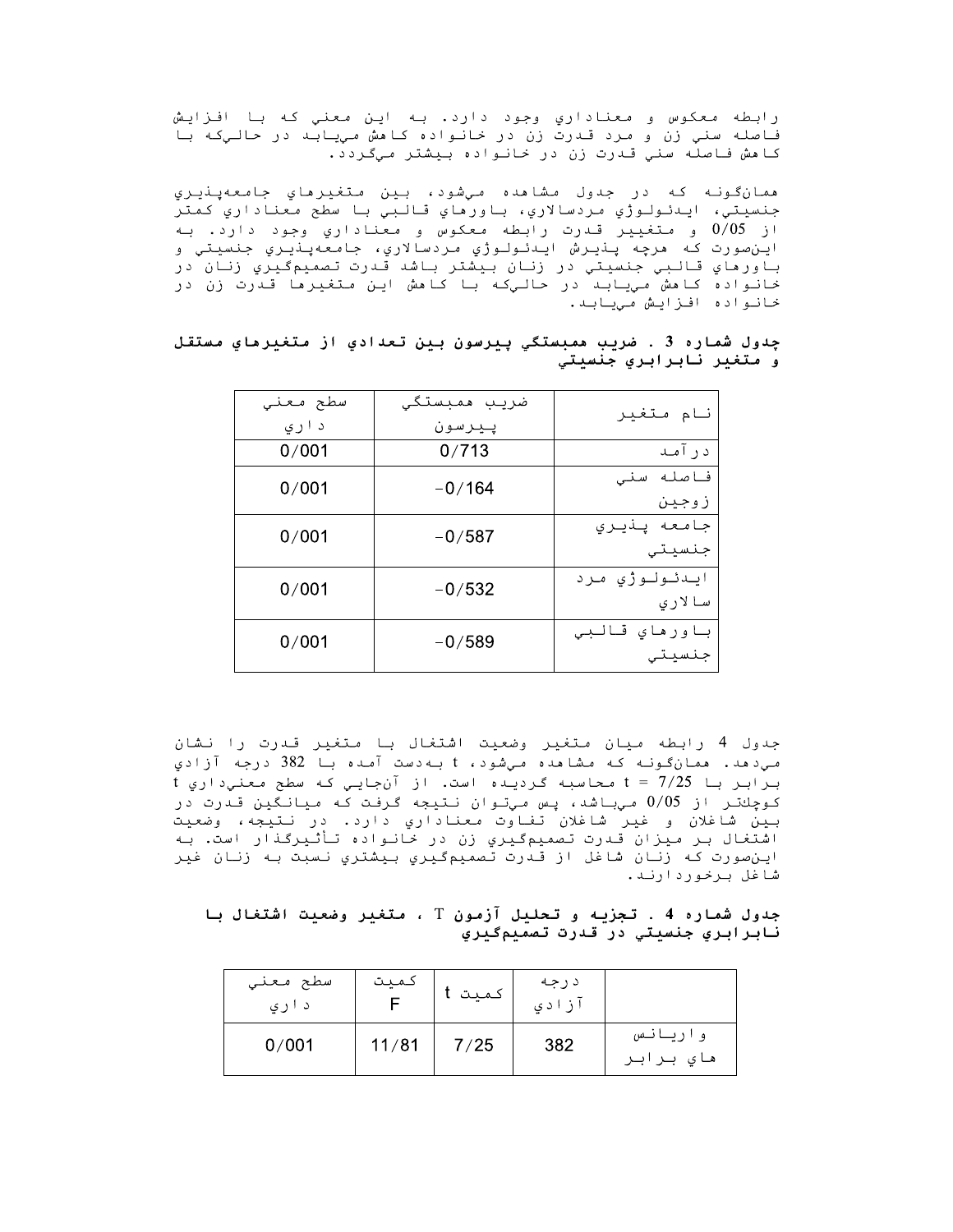جدول 3 رابطه متغیر تحصیلات با متغیر قدرت را نشان میدهد. همانگونه که مشاهده ميشود، ۲۰/۱4 = ۲ محاسبه گرديده است و سطح معنيداري t .ول 5 رابطه متغير تحصيلات با متغير قدرت را نشان<br>· مشاهده ميشود، F = 36/714 محاسبه گرديده است<br>ـ سطح معنيداري مورد نظر، (0/05 = 0 محاسبه گرديده است<br>.فت كه ميانگين قدرت در بين سطوح مختلف تحصيلان<br>.**ول شماره 5 . تجزيه و تحليل** از سطح معنی داري مورد نظر،  $( \alpha = 0/05 )$  کوچكتر است. میتوان نتیجه گرفت که میانگین قدرت در بین سطوح مختلف تحصیلات متفاوت میباشد. در نتیجه، تحصیلات بر قدرت زن در خانواده اثرگذار است.

# جدول شماره 5 . تجزيه و تحليل واريانس يلطرفه متغير تحصيلات با نابرابري جنسيتي در قدرت تصميمگيري

| سطح معنى | كميت   | ميانگين | مجموع    | درجه  |         |
|----------|--------|---------|----------|-------|---------|
| د اري F  |        | مربعات  | مربعات   | آزادی | تغييرات |
|          |        | 347/622 | 1738/109 | 5     |         |
| 0/001    | 36/714 |         |          |       | گروهي   |
|          |        | 9/468   | 3569/531 | 377   | درون    |
|          |        |         |          |       | گروهي   |
|          |        |         | 5307/640 | 383   | کا ،    |

در جدول 6 سطر و ستون،مايي كه با علامت ستاره مشخص شده است، نشان‹منده معني‹اري تفاوت ميانگين است. براي متال، تفاوت ميانگين بين نمرات قدرت زناني با ميزان تحصيلات بيسواد با رامنمايي معنیدار است، اما تفاوت میانگین بین نمرات قدرت زنانی با میزان تحصيلات بيسواد با ابتدايي معني دار نيست.

|          | Scheffe      |          |          |          |          |                    |  |  |
|----------|--------------|----------|----------|----------|----------|--------------------|--|--|
| ليسانس   | فوق<br>ديپلم | ديپلم    | راهنمائی | ابتدائی  | بيسواد   | سطح<br>تحصىلات     |  |  |
| $0/000*$ | $0/000*$     | $0/000*$ | $0/000*$ | 0/842    |          | بيسواد             |  |  |
| $0/000*$ | $0/000*$     | $0/000*$ | $0/000*$ |          | 0/842    | ينجم<br>ابتد<br>ئے |  |  |
| $0/000*$ | $0/02*$      | 0/092    |          | $0/000*$ | $0/000*$ | سيكل               |  |  |
| 0/053    | 0/207        |          | 0/092    | $0/000*$ | $0/000*$ | ديپلم              |  |  |
| 1/000    |              |          | $0/02*$  | $0/000*$ | $0/000*$ | فوق<br>ديپلم       |  |  |
|          | 1/000        | 0/053    | $0/000*$ | $0/000*$ | $0/000*$ | ليسانس             |  |  |

جدول 6 . آزمون شفه در تحليل واريانس متغير تحصيلات با نابرابري جنسيتي

جدول / رابطه متغیر قـومیت بـا مـتغیر قـدرت را نـشان مـيدهد. همانگـونـه که مشاهده ميشود 8×/10 = ۴ محاسبه گرديده است و سطح معنيداري ۴ از سطح معنی داری مورد نظر، (0/05 = α) کوچلنتر است. میتوان نتیجه گرفت كه ميانگين قدرت در بين سطوح مختلف قوميتي متفاوت ميباشد. در نـتيجه قـومـيت بـر روي قـدرت زن در خـانـواده اتـرگـذار است.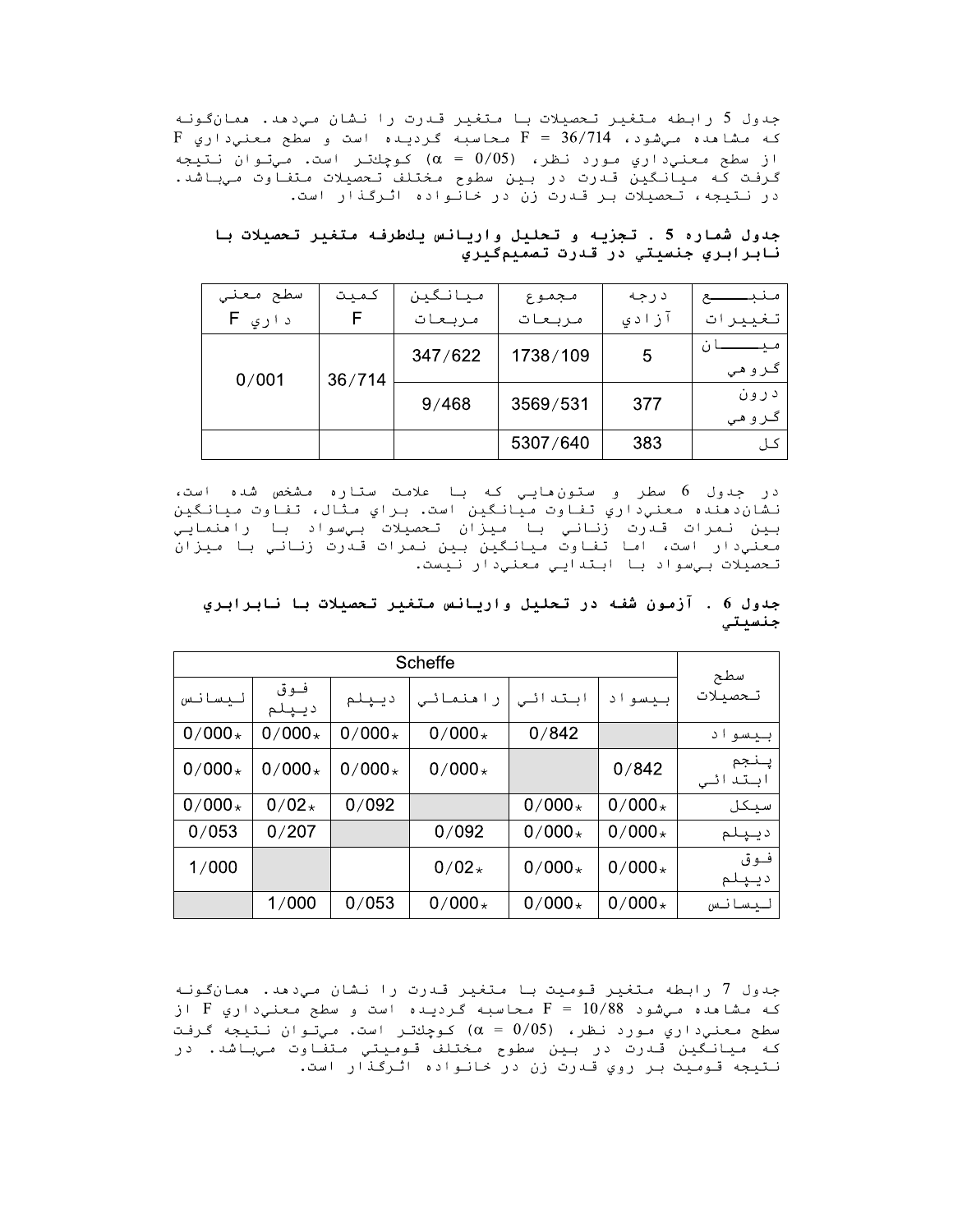| سطح<br>معنى<br>د ار ی | كميت  | ميانگين<br>مربعات | مجموع<br>مربعات | د رجه<br>. ز اد ي | منبع<br>لغيير<br>ت |
|-----------------------|-------|-------------------|-----------------|-------------------|--------------------|
| 0/001                 | 10/88 | 141/97            | 283/939         |                   | ميان<br>گروهي      |
|                       |       | 13/049            | 4958/463        | 380               | د رون<br>ـروھی     |
|                       |       |                   | 5242/402        | 382               |                    |

جدول شماره 7 . تجزيه و تحليل واريانس يكطرفه متغير قوميت با نابرابري جنسيتي در قدرت تصميمگيري

در اين مرحله براي اينكه نشان داده شود تفاوت ميانگين قدرت تصمیمگیری در بین کدامیك از قومیتها معنیدار میباشد از آزمون شفه استفاده شده است. در جدول 8 ، سطر و ستون هايي كه با علامت ستاره مشخص شده است، نشان‹دهنده معني‹اري تفاوت ميانگين است. تفاوت ميانگين قدرت تصميمگيري بين قـوميت فارس با ساير قـوميتما عرب و غيره معنادار ميباشد، در حاليکه بين قوميت عرب و غيره از نظر ميانگين قدرت تصميمگيري تفاوت معنادار نيست.

ميانگين قدرت تصميمگيري زنان با قوميت فارس 29/8 ، عرب 27/14 ، غيره 27/32 مي باشد. با توجه بـه مـيانـگين،هاي بـه‹ست آمـده مـيتـوان گفت كه زنان با قوميت فارس از قدرت تصميمگيري بيشتري نسبت به ساير قـومـيتھا بـرخموردار مـیباشند.

|  | جدول شماره 8 . آزمون شفه در تحليل واريانس متغير قوميت با |  |  |  |  |                 |
|--|----------------------------------------------------------|--|--|--|--|-----------------|
|  |                                                          |  |  |  |  | نابرابري جنسيتي |

|          | Scheffe  |          |       |
|----------|----------|----------|-------|
| غيره     | عر ب     | فارس     | فوميت |
| $0/001*$ | $0/001*$ |          | فارس  |
| 0/829    |          | $0/001*$ | عرب   |
|          | 0/829    | $0/001*$ | عىر ە |

براي ساختن معادله رگرسيوني، پيشبيني ميزان قدرت تصميمگيري زنان، متغيّرهايـي كه در سطح فاصلهاي بودهانـد، بـهعنوان متغير مستقل و ميزان قدرت تصميم گيري زنان به عنوان متغير وابسته وارد شدند، كه اين روش به وسيله رگرسيون گام به گام انجام شد. بهطورکلي، از هشت متغير مستقل فقط سه متغير وارد معادله، و بقيه از معادله حذف شدنـد. مـتغیرها طی سه مـرحله وارد معادلـه شدنـد. همانطوريکه جدول 9 نشان ميډمد، اولين متغيري که وارد معادله شده، درآمد زن ميباشد. در مرحله دوم، متغير پذيرش باورماي قالبي وارد معادله شده، و در مرحله سوم يا آخرين مرحله متغير جامعهپذيري جنسيتي وارد معادله شده است.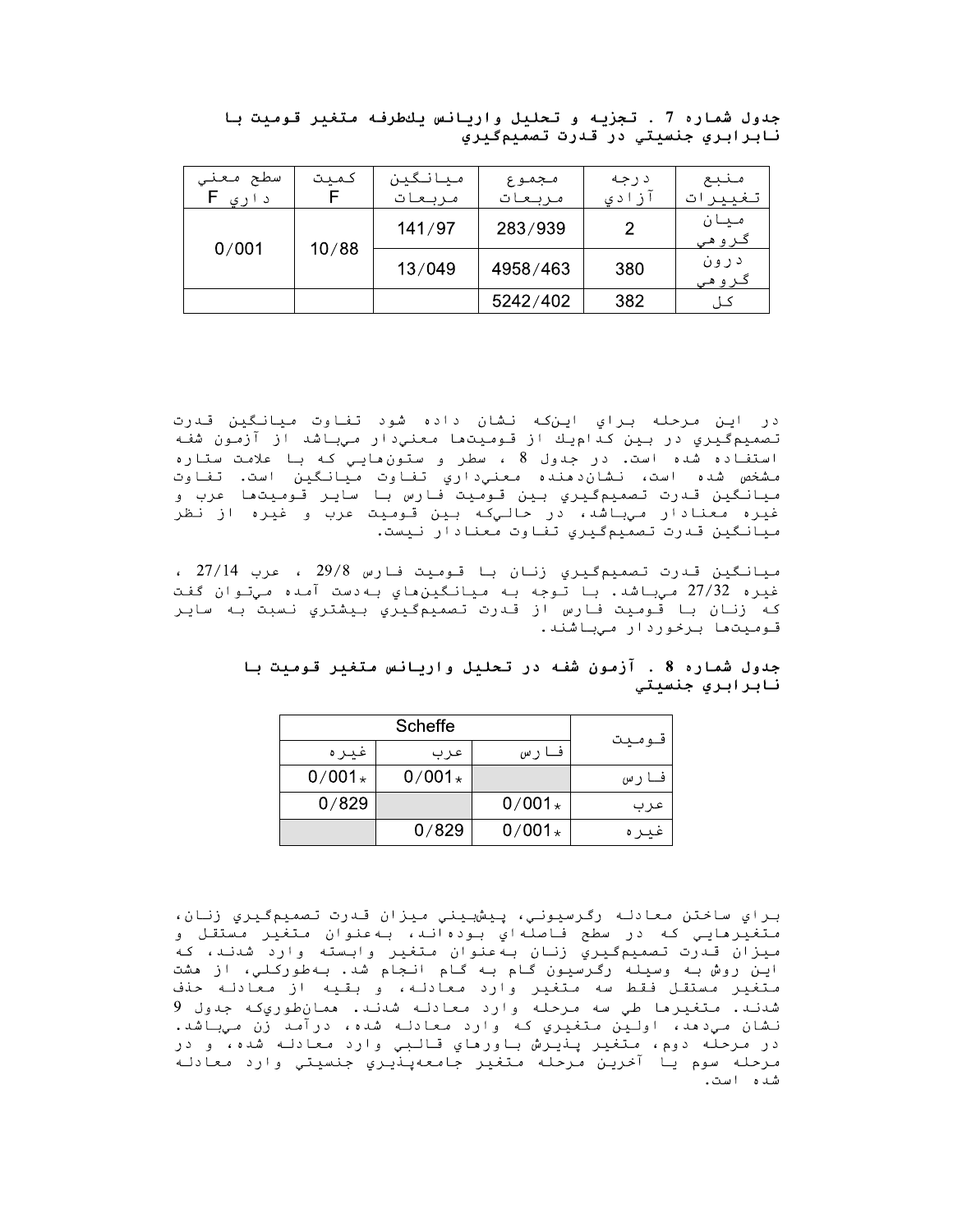بررسي نـتايـج بـه‹ست آمـده، در مـرحـلـه سوم جـدول بـيانـگر آن است، كـه معادله پیشبینی میزان قدرت تصمیمگیریِ زنان میتواند 60/2 درصد از واریانس متغیر وابسته را پیشبینی کند، که این مطلب را 2R در مرحله سوم به ما نشان ميڊهد. مقدار R يا همبستگي بين مقاديري که  $0/77$  به وسيله معادله پيش بيني مي شود،  $0/77$  ميباشد. به عبارت ديگر،  $77$ مقاديري كه پيش يني ميشود با مقادير واقعي يكسان مستند. با توجه به سطح معناداري بهدست آمده در مر سه مرحله مقادير در سطح بالاتر از 95 درصد از لحاظ آماري معنادار ميباشند.

از آن جایی که مدل ما توانسته با استفاده از سه متغیر درآمد، باورهاي قالبي جنسيتي و جامعهپنيري جنسيتي، 60/3 درصد از واريانس متغير وابسته را پيشبيني و فقط 40 درصد بقيه را نميتواند پيشبيني كند، ميتوان گفت از قدرت پيشبيني خوبي برخوردار است. مهمترين متغيرماي تأثيرگذار بر قدرت تصميمگيري زنان به ترتيب، درآمد، باورهاي قالبي جنسيتي و جامعهپنڍري جنسيتي ميباشند. همانطور که در جدول دینه میشود، مقدار 2R در مرحله اول 50/6 درصد بوده، که در مرحله دوم 0/077 به آنها اضافه شده، و به 58/3 درصد و در مرحله سوم هم 0/019 به آن افزوده شده، که در نهایت به 60/3 درصد رسیده است. بقيه شاخصٯاي آماري را مم در جدول آوردهايم.

جدول شماره 9 . متغيرماي وارد شده در معادله رگرسيون چند متغيره پيشبيني نابرابري جنسيتي در قدرت تصميمگيري زنان به روش گام به گام

| sig            | كميت  | افزوده<br>مقد<br>شد ہ<br>$R^2$ $\leftrightarrow$ | $R^2$ | R     | متغیر وارد<br>شد ه               | مرح<br>$\overline{1}$ |
|----------------|-------|--------------------------------------------------|-------|-------|----------------------------------|-----------------------|
| 0/001          | 93/92 |                                                  | 0/506 | 0/713 | د ر آمند                         | ا ول                  |
| $\mid 0/001$   | 50/53 | 0/077                                            | 0/583 | 0/764 | ي<br>و ر                         | د و م                 |
| $\sqrt{0.001}$ | 36/28 | 0/020                                            | 0/603 | 0/776 | حامعه<br>ﯩﺮﯨﻲ<br>. حنسي <u>ت</u> | سوم                   |

### نتيجهگيري و ييشنهادها

ھدف اپن تحقيق بررسي برخي عوامل فرھنگي ــ اجتماعي بر نابرابري جنسيتي نمادي (نابرابري در قدرت تصميمگيري) براساس نظريهماي استنباط شده از اين نظريهها بوده است. با توجه به يافتههاي پـژوهش، مقـایـسه نـمرات قـدرت تـصمیمگـیري در بـین زنـان و مـردان نـشان مي دهد كه زنان تحت مطالعه قدرت تصميمگيري كمتري نسبت همسرانشان در محیط خانوده دارا میباشند. نمره پاسخگویان در متغیر قدرت نشان مي دهد که زنان بسياري نابرابري جنسيتي نمادي در خانواده را تجربه نموده اند و ميان زنان و مردان از لحاظ قدرت تصميمگيري تفاوت بسيار معناداري وجود دارد.

در مطالعه عوامل مؤثر بر نابرابري جنسيتي نمادي فاصله سني ازجمله متغيرهاي تأثيرگذار بوده چراكه، با افزايش فاصله سني به نفع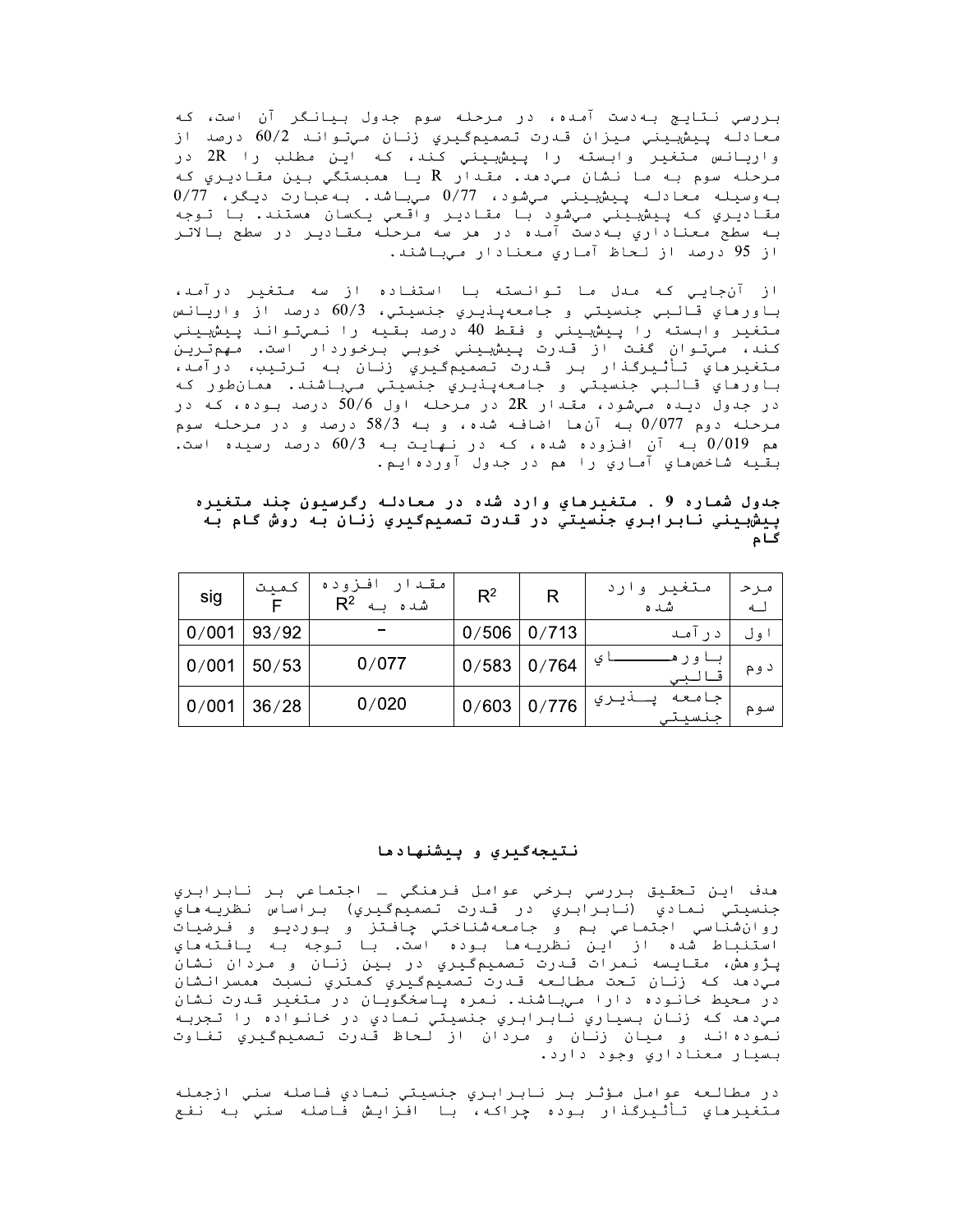مردان، زنان قدرت تصميمگيري كمتري دارند. اين موضوع را ميتوان به اين شکل بررسي نمود، که با ازدواج در سنين پايين براي زنان آنان از دست مي دهند، در حالي که ازدواج در سنين بالاتر براي مردان امکان و فـرصت بـيشتري بـراي تـحصيل، اشتغال، مـهارتهاي حرفـهاي، شغلي و استقلال مالي فـراهم مينمايـد، كـه ايـن مـوضوع تـأثـير عمدهاي بـر قـدرت مردان و زنان در خانواده خواهد داشت.

از ديگر يافته هاي تحقيق تأثير قوميت بر ميزان قدرت تصميمگيري زنان میباشد. در این تحقیق میان زنان با قومیتماي گوناگون از نظر قـدرت تـصّميمگـيـري در خـانـواده تـفـاوت معنـاداري مـشامده شد. تـأثـيـر<br>قـدرت تـصّميمگـيـري در خـانـواده بـررسي نـمود كـه قـومـيـتماي گـونـاگـون بـا فرمنگھاي خاص خود (باورهاي قالبي جنسيتي، ايـدئـولـوژيھاي جنسيتي و...) بر قدرت تصميمگيري زنان در خانواده تأثير ميگذارند. يافته هاي تحقيق حاكي از اين ميباشد كه تحصيلات زن بر قدرت تصميمگيري وي تأثيرگذار ميباشد، به گونهاي که زناني که از تحصيلات بالاتري برخوردار هستند نسبت به زنانيکه سطح تحصيلاتي پايينتري دارند قدرت تصميمگيري بيشتري دارند.

این موضوع را میتوان اینگونه تبیین نمود که با افزایش تحصیلات خصوصآ تحصيلات دانشگاهي زنان به حقوق خود و حتي وظايف و مسئوليتهاي خود بيشتر آگاه ميشونـد، و خواهان احقاق حقـوق و ايفاي نقش،هاي مناسب مستند. در عين حال، تحصيلات دانشگامي در اکثر مواقع منجر بـه اشتغال و درآمـد زنـان شده و در کـنار آگـامی و ایـجاد تغييرات در نگرشها و باورماي فكري منجر به استقلال مالي و در نتيجه افزايش قدرت تصميمگيري ميگردد.

آزمون رگرسيون چند متغيري به شيوه گـام بـه گـام نـشان داد كـه متغيرهاي درآمد، باورهاي قالبي جنسيتي و جامعهپنيري جنسيتي به ترتیب بیشترین تأثیر را بر نابرابری جنسیتی نمادی دارند و این سه متغیر 60/2 درصد از تغییرات در نابرابري جنسیتي نمادي را تبیین مي كنند. اين پژومش نشان مي دهد كه درآمد و در نتيجه استقلال مالي زنان بیشترین تآثیر را بر قدرت تصمیمگیری داشته است. ممچنین وجود باورماي قالبي جنسيتي در زنان و تأثير جامعهپنيري جنسيتي بر پنڍرش اين باورما بر قدرت تصميمگيري زنان پس از درآمد بيشترين .<br>تأثير را داشته است. زيرا اين⁄گونه جامعهپنڍري و پنڍرش باورهاي قالبي جنسيتي در زنان موجب روحيه تسليم، اطاعت و پنيرش برتري مردان در زنان میگردد.

از سوي ديگر، نتايج ضريب ممبستگي پيرسون بين پنيرش ايدئولوژي مردسالاري و نابرابري جنسيتي نمادي نشان مي دهد زنانيكه داراي ايىنئولوژي مردسالاري قويتري مستند نسبت به زنانيكه داراي ايىدئولوژي مردسالاري ضعيفتري مستند قىدرت تصميمگيري كمتري دارند. با توجه به يافتهماي پژوهش بهنظر ميرسد براي كاهش نابرابري جنسيتي نمادي در خانوادههاي تحت بررسي نخستين و مهمترين پيشنهاد:

توانمندسازي زنان و کوشش در جهت بالا بردن موقعیت اجتماعي زنان از طريق افزايش سطح دانش آنان، مشاركت جدي و فعال اين گروه در امور اقتصادي، اجتماعي، فرمنگي و سياسي ميباشد.

کـوشش در جهت کم<code>رنـگ نـمودن بـاورماي قـالـبي جنسيـتي، ايـدئـولـوژي</code>ها و نگرش،هاي جنسيتي از طريق آموزش،هاي رسمي در مدارس و دانشگاه،ا و همچنين آموزشھاي غيررسمي از طريق رسانهھاي جمعي.